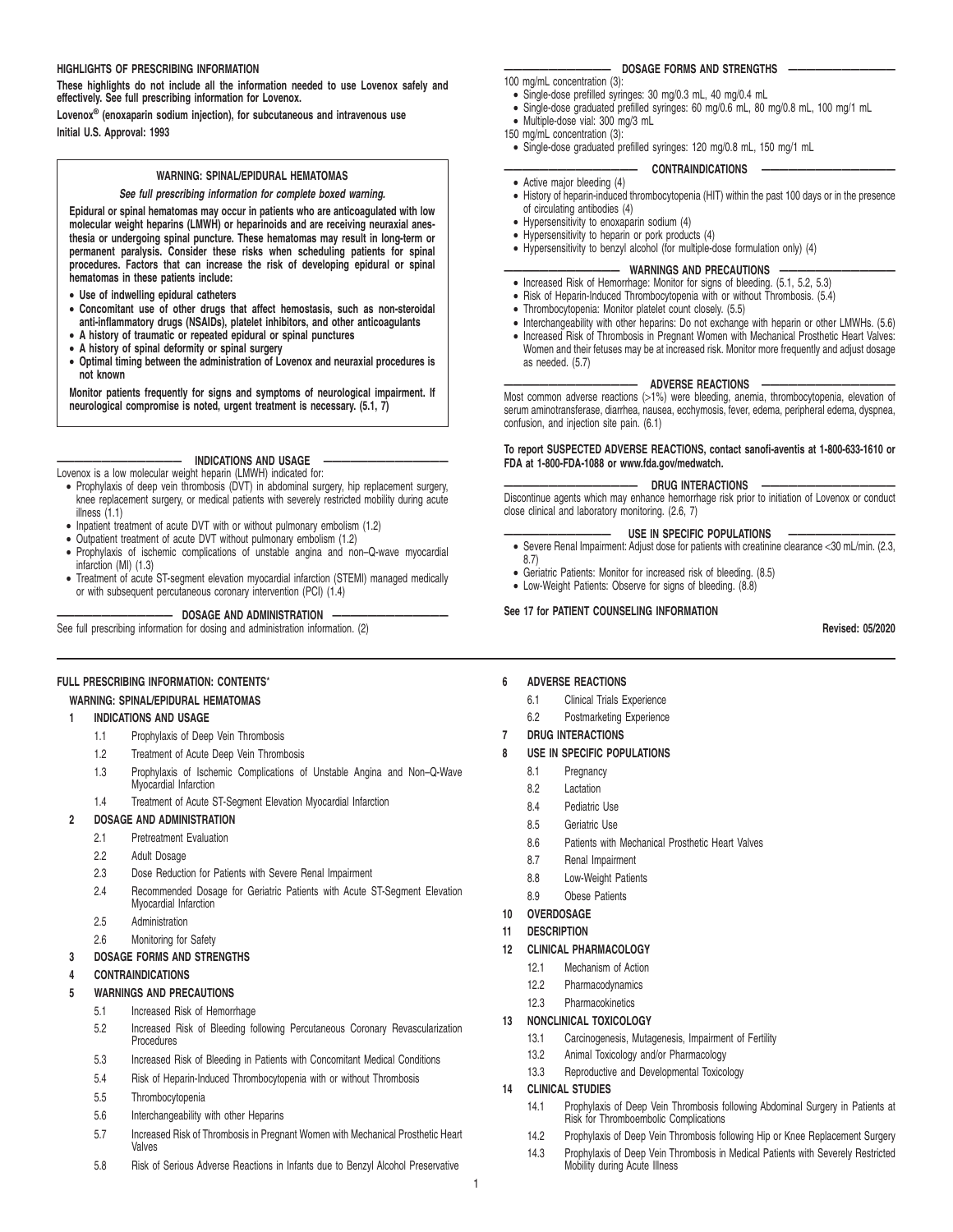- 14.4 Treatment of Deep Vein Thrombosis with or without Pulmonary Embolism
- 14.5 Prophylaxis of Ischemic Complications in Unstable Angina and Non–Q-Wave Myocardial Infarction
- 14.6 Treatment of Acute ST-Segment Elevation Myocardial Infarction

## **FULL PRESCRIBING INFORMATION**

## **WARNING: SPINAL/EPIDURAL HEMATOMAS**

**Epidural or spinal hematomas may occur in patients who are anticoagulated with low molecular weight heparins (LMWH) or heparinoids and are receiving neuraxial anesthesia or undergoing spinal puncture. These hematomas may result in long-term or permanent paralysis. Consider these risks when scheduling patients for spinal procedures. Factors that can increase the risk of developing epidural or spinal hematomas in these patients include:**

- **Use of indwelling epidural catheters**
- **Concomitant use of other drugs that affect hemostasis, such as non-steroidal antiinflammatory drugs (NSAIDs), platelet inhibitors, and other anticoagulants**
- **A history of traumatic or repeated epidural or spinal punctures**
- **A history of spinal deformity or spinal surgery**
- **Optimal timing between the administration of Lovenox and neuraxial procedures is not known**

**Monitor patients frequently for signs and symptoms of neurological impairment. If neurological compromise is noted, urgent treatment is necessary.**

**Consider the benefits and risks before neuraxial intervention in patients anticoagulated or to be anticoagulated for thromboprophylaxis [see Warnings and Precautions (5.1) and Drug Interactions (7)].**

## **1 INDICATIONS AND USAGE**

### **1.1 Prophylaxis of Deep Vein Thrombosis**

Lovenox® is indicated for the prophylaxis of deep vein thrombosis (DVT), which may lead to pulmonary embolism (PE):

- in patients undergoing abdominal surgery who are at risk for thromboembolic complications [see Clinical Studies (14.1)]
- in patients undergoing hip replacement surgery, during and following hospitalization
- in patients undergoing knee replacement surgery
- in medical patients who are at risk for thromboembolic complications due to severely restricted mobility during acute illness

## **1.2 Treatment of Acute Deep Vein Thrombosis**

Lovenox is indicated for:

- the inpatient treatment of acute deep vein thrombosis with or without pulmonary embolism, when administered in conjunction with warfarin sodium
- the outpatient treatment of acute deep vein thrombosis without pulmonary embolism when administered in conjunction with warfarin sodium
- **1.3 Prophylaxis of Ischemic Complications of Unstable Angina and Non–Q-Wave Myocardial Infarction**

Lovenox is indicated for the prophylaxis of ischemic complications of unstable angina and non–Q-wave myocardial infarction, when concurrently administered with aspirin.

### **1.4 Treatment of Acute ST-Segment Elevation Myocardial Infarction**

Lovenox, when administered concurrently with aspirin, has been shown to reduce the rate of the combined endpoint of recurrent myocardial infarction or death in patients with acute ST-segment elevation myocardial infarction (STEMI) receiving thrombolysis and being managed medically or with percutaneous coronary intervention (PCI).

## **2 DOSAGE AND ADMINISTRATION**

### **2.1 Pretreatment Evaluation**

Evaluate all patients for a bleeding disorder before starting Lovenox treatment, unless treatment is urgently needed.

## **2.2 Adult Dosage**

## Abdominal Surgery

The recommended dose of Lovenox is **40 mg** by subcutaneous injection once a day (with the initial dose given 2 hours prior to surgery) in patients undergoing abdominal surgery who are at risk for thromboembolic complications. The usual duration of administration is 7 to 10 days [see Clinical Studies (14.1)].

## Hip or Knee Replacement Surgery

The recommended dose of Lovenox is **30 mg every 12 hours** administered by subcutaneous injection in patients undergoing hip or knee replacement surgery. Administer the initial dose 12 to 24 hours after surgery, provided that hemostasis has been established. The usual duration of administration is 7 to 10 days [see Clinical Studies (14.2)].

A dose of Lovenox of **40 mg once a day** subcutaneously may be considered for hip replacement surgery for up to 3 weeks. Administer the initial dose 12  $(\pm 3)$  hours prior to surgery.

## Medical Patients During Acute Illness

The recommended dose of Lovenox is **40 mg once a day** administered by subcutaneous injection for medical patients at risk for thromboembolic complications due to severely restricted mobility during acute illness. The usual duration of administration is 6 to 11 days [see Clinical Studies (14.3)]. Treatment of Deep Vein Thrombosis with or without Pulmonary Embolism

The recommended dose of Lovenox is **1 mg/kg every 12 hours** administered subcutaneously in patients with acute deep vein thrombosis without pulmonary embolism, who can be treated at home in an outpatient setting.

**16 HOW SUPPLIED/STORAGE AND HANDLING**

## **17 PATIENT COUNSELING INFORMATION**

\*Sections or subsections omitted from the full prescribing information are not listed

The recommended dose of Lovenox is **1 mg/kg every 12 hours** administered subcutaneously **or 1.5 mg/kg once a day** administered subcutaneously at the same time every day for **inpatient (hospital) treatment** of patients with acute deep vein thrombosis with pulmonary embolism or patients with acute deep vein thrombosis without pulmonary embolism (who are not candidates for outpatient treatment). In both outpatient and inpatient (hospital) treatments, initiate warfarin sodium therapy when appropriate (usually within 72 hours of Lovenox). Continue Lovenox for a minimum of 5 days and until a therapeutic oral anticoagulant effect has been achieved (International Normalization Ratio 2 to 3). The average duration of administration is 7 days [see Clinical Studies (14.4)].

## Unstable Angina and Non–Q-Wave Myocardial Infarction

The recommended dose of Lovenox is **1 mg/kg** administered subcutaneously **every 12 hours** in conjunction with oral aspirin therapy (100 to 325 mg once daily) in patients with unstable angina or non–Q-wave myocardial infarction. Treat with Lovenox for a minimum of 2 days and continue until clinical stabilization. The usual duration of treatment is 2 to 8 days [see Warnings and Precautions (5.2) and Clinical Studies (14.5)].

## Treatment of Acute ST-Segment Elevation Myocardial Infarction

The recommended dose of Lovenox is a **single intravenous bolus of 30 mg** plus a 1 mg/kg subcutaneous dose followed by 1 mg/kg administered subcutaneously every 12 hours (maximum 100 mg for the first two doses only, followed by 1 mg/kg dosing for the remaining doses) in patients with acute ST-segment elevation myocardial infarction. Reduce the dosage in patients ≥75 years of age [see Dosage and Administration (2.4)]. Unless contraindicated, administer aspirin to all patients as soon as they are identified as having STEMI and continue dosing with 75 to 325 mg once daily.

When administered in conjunction with a thrombolytic (fibrin specific or non–fibrin specific), administer Lovenox between 15 minutes before and 30 minutes after the start of fibrinolytic therapy. The usual duration of Lovenox therapy is 8 days or until hospital discharge.

For patients managed with percutaneous coronary intervention (PCI), if the last Lovenox subcutaneous administration was given less than 8 hours before balloon inflation, no additional dosing is needed. If the last Lovenox subcutaneous administration was given more than 8 hours before balloon inflation, administer an intravenous bolus of 0.3 mg/kg of Lovenox [see Warnings and Precautions (5.2)].

## **2.3 Dose Reduction for Patients with Severe Renal Impairment**

The recommended prophylaxis and treatment dosage regimens for patients with severe renal impairment (creatinine clearance <30 mL/min) are described in Table 1 [see Use in Specific Populations (8.7) and Clinical Pharmacology (12.3)].

| Table 1: Dosage Regimens for Patients with Severe Renal Impairment (creatinine |                           |  |
|--------------------------------------------------------------------------------|---------------------------|--|
|                                                                                | cleanance < 30 mL/minute) |  |

| Indication                                                                                                                                                   | Dosage Regimen                                                                                                                   |
|--------------------------------------------------------------------------------------------------------------------------------------------------------------|----------------------------------------------------------------------------------------------------------------------------------|
| Prophylaxis in abdominal surgery                                                                                                                             | 30 mg administered subcutaneously once<br>daily                                                                                  |
| Prophylaxis in hip or knee replacement<br>surgery                                                                                                            | 30 mg administered subcutaneously once<br>daily                                                                                  |
| Prophylaxis in medical patients during acute<br>illness                                                                                                      | 30 mg administered subcutaneously once<br>daily                                                                                  |
| Inpatient treatment of acute deep vein<br>thrombosis with or without pulmonary<br>embolism, when administered in conjunction<br>with warfarin sodium         | 1 mg/kg administered subcutaneously once<br>daily                                                                                |
| Outpatient treatment of acute deep vein<br>thrombosis without pulmonary embolism,<br>when administered in conjunction with<br>warfarin sodium                | 1 mg/kg administered subcutaneously once<br>daily                                                                                |
| Prophylaxis of ischemic complications of<br>unstable angina and non-Q-wave myocardial<br>infarction, when concurrently administered<br>with aspirin          | 1 mg/kg administered subcutaneously once<br>daily                                                                                |
| Treatment of acute ST-segment elevation<br>myocardial infarction in patients <75 years of<br>age, when administered in conjunction with<br>aspirin           | 30 mg single intravenous bolus plus a 1<br>mg/kg subcutaneous dose followed by 1<br>mg/kg administered subcutaneously once daily |
| Treatment of acute ST-segment elevation<br>myocardial infarction in geriatric patients ≥75<br>years of age, when administered in<br>conjunction with aspirin | 1 mg/kg administered subcutaneously once<br>daily<br>(no initial bolus)                                                          |

Although no dose adjustment is recommended in patients with creatinine clearance 30 to 50 mL/min and creatinine clearance 50 to 80 mL/min, observe these patients frequently for signs and symptoms of bleeding.

### **2.4 Recommended Dosage for Geriatric Patients with Acute ST-Segment Elevation Myocardial Infarction**

For treatment of acute ST-segment elevation myocardial infarction in geriatric patients ≥75 years of age, **do not use an initial intravenous bolus**. Initiate dosing with **0.75 mg/kg subcutaneously every 12 hours (maximum 75 mg for the first two doses only, followed by 0.75 mg/kg dosing for the remaining doses)** [see Use in Specific Populations (8.5) and Clinical Pharmacology (12.3)].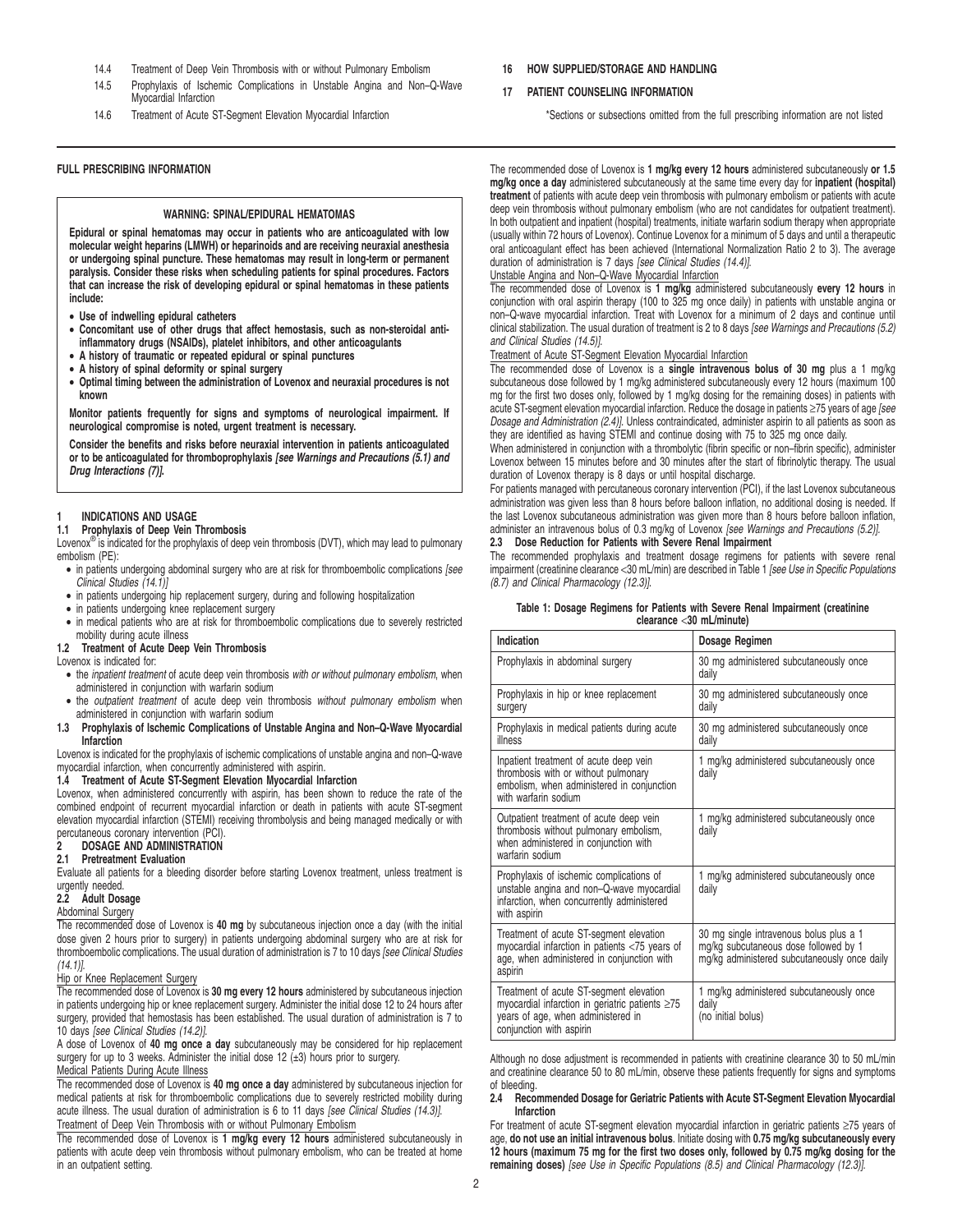No dose adjustment is necessary for other indications in geriatric patients unless kidney function is impaired [see Dosage and Administration (2.2)].

## **2.5 Administration**

Do not administer Lovenox by intramuscular injection.

Administer Lovenox by intravenous or subcutaneous injection only.

Lovenox is a clear, colorless to pale yellow sterile solution, and as with other parenteral drug products, should be inspected visually for particulate matter and discoloration prior to administration.

Use a tuberculin syringe or equivalent when using Lovenox multiple-dose vials to assure withdrawal of the appropriate volume of drug.

Patients may self-inject by the subcutaneous route of administration only after their physicians determine that it is appropriate and with medical follow-up, as necessary. Provide proper training in subcutaneous injection technique before allowing self-injection (with or without the assistance of an injection device).

#### Subcutaneous Injection Technique

- Position patients in a supine position for Lovenox administration by deep subcutaneous injection. • Do not expel the air bubble from the prefilled syringes before the injection, to avoid the loss of
- drug.
- Alternate injection sites between the left and right anterolateral and left and right posterolateral abdominal wall.
- Introduce the whole length of the needle into a skin fold held between the thumb and forefinger; hold the skin fold throughout the injection. To minimize bruising, do not rub the injection site after completion of the injection.

Lovenox prefilled syringes and graduated prefilled syringes are for single, one-time use only and are available with a system that shields the needle after injection.

Remove the prefilled syringe from the blister packaging by peeling at the arrow as directed on the blister. Do not remove by pulling on the plunger as this may damage the syringe.

1. Remove the needle shield by pulling it straight off the syringe (see Figure A). If less than the full syringe volume is needed to administer the prescribed dose, eject syringe contents until the prescribed dose is left in the syringe.

Figure A



2. Inject using standard technique, pushing the plunger to the bottom of the syringe (see Figure B).

Figure B



3. Remove the syringe from the injection site keeping your finger on the plunger rod (see Figure C).

Figure C



4. Orient the needle away from you and others, and activate the safety system by firmly pushing the plunger rod. The protective sleeve will automatically cover the needle and an audible "click" will be heard to confirm shield activation (see Figure D).

Figure D



5. Immediately dispose of the syringe in the nearest sharps container (see Figure E).

Figure E



NOTE:

- The safety system can only be activated once the syringe has been emptied.
- Activation of the safety system must be done only after removing the needle from the patient's skin.
- Do not replace the needle shield after injection.
- The safety system should not be sterilized.

Activation of the safety system may cause minimal splatter of fluid. For optimal safety, activate the system while orienting it downwards away from yourself and others.

## Intravenous (Bolus) Injection Technique

Use the multiple-dose vial for intravenous injections. Administer Lovenox through an intravenous line. Do not mix or coadminister Lovenox with other medications. Flush the intravenous access device with a sufficient volume of saline or dextrose solution prior to and following the intravenous bolus administration of Lovenox, to prevent mixing of drugs. Lovenox is compatible with normal saline solution (0.9%) or 5% dextrose in water.

## **2.6 Monitoring for Safety**

During therapy monitor complete blood counts including platelets and stool occult blood. Assess for signs and symptoms of bleeding.

In patients with renal impairment anti-Factor Xa levels may be used to monitor the anticoagulant effects of Lovenox.

If during Lovenox therapy abnormal coagulation parameters or bleeding should occur, anti-Factor Xa levels may be used to monitor the anticoagulant effects of Lovenox [see Clinical Pharmacology (12.3)]. Prothrombin Time (PT) and Activated Partial Thromboplastin Time (aPTT) are not adequate for monitoring the anticoagulant effects of Lovenox.

## **3 DOSAGE FORMS AND STRENGTHS**

Lovenox is a clear, colorless to pale-yellow solution available in two concentrations.

## **100 mg/mL Concentration**

- Single-Dose Prefilled Syringes 30 mg/0.3 mL, 40 mg/0.4 mL
- 
- Single-Dose Graduated Prefilled Syringes 60 mg/0.6 mL, 80 mg/0.8 mL, 100 mg/1 mL – Multiple-Dose Vial 300 mg/3 mL
- **150 mg/mL Concentration**
- Single-Dose Graduated Prefilled Syringes 120 mg/0.8 mL, 150 mg/1 mL

### **4 CONTRAINDICATIONS**

- Lovenox is contraindicated in patients with:
- Active major bleeding
- History of immune-mediated heparin-induced thrombocytopenia (HIT) within the past 100 days or in the presence of circulating antibodies [see Warnings and Precautions (5.4)]
- Known hypersensitivity to enoxaparin sodium (e.g., pruritus, urticaria, anaphylactic/anaphylactoid reactions) [see Adverse Reactions (6.2)]
- Known hypersensitivity to heparin or pork products
- Known hypersensitivity to benzyl alcohol (which is in only the multiple-dose formulation of Lovenox) [see Warnings and Precautions (5.8)]

# **5 WARNINGS AND PRECAUTIONS**

## **5.1 Increased Risk of Hemorrhage**

Cases of epidural or spinal hemorrhage and subsequent hematomas have been reported with the use of Lovenox and epidural or spinal anesthesia/analgesia or spinal puncture procedures, resulting in long-term or permanent paralysis. The risk of these events is higher with the use of postoperative indwelling epidural catheters, with the concomitant use of additional drugs affecting hemostasis such as NSAIDs, with traumatic or repeated epidural or spinal puncture, or in patients with a history of spinal surgery or spinal deformity [see Boxed Warning, Adverse Reactions (6.2) and Drug Interactions (7)]. To reduce the potential risk of bleeding associated with the concurrent use of Lovenox and epidural or spinal anesthesia/analgesia or spinal puncture, consider the pharmacokinetic profile of Lovenox [see Clinical Pharmacology (12.3)]. Placement or removal of an epidural catheter or lumbar puncture is best performed when the anticoagulant effect of Lovenox is low; however, the exact timing to reach a sufficiently low anticoagulant effect in each patient is not known.

Placement or removal of a catheter should be delayed for at least 12 hours after administration of lower doses (30 mg once or twice daily or 40 mg once daily) of Lovenox and at least 24 hours after the administration of higher doses (0.75 mg/kg twice daily, 1 mg/kg twice daily, or 1.5 mg/kg once daily) of Lovenox. Anti-Xa levels are still detectable at these time points, and these delays are not a guarantee that neuraxial hematoma will be avoided. Patients receiving the 0.75 mg/kg twice-daily dose or the 1 mg/kg twice-daily dose should not receive the second Lovenox dose in the twice-daily regimen to allow a longer delay before catheter placement or removal. Likewise, although a specific recommendation for timing of a subsequent Lovenox dose after catheter removal cannot be made, consider delaying this next dose for at least four hours, based on a benefit-risk assessment considering both the risk for thrombosis and the risk for bleeding in the context of the procedure and patient risk factors. For patients with creatinine clearance <30 mL/minute, additional considerations are necessary because elimination of Lovenox is more prolonged; consider doubling the timing of removal of a catheter, at least 24 hours for the lower prescribed dose of Lovenox (30 mg once daily) and at least 48 hours for the higher dose (1 mg/kg/day) [see Clinical Pharmacology (12.3)].

Should the physician decide to administer anticoagulation in the context of epidural or spinal anesthesia/analgesia or lumbar puncture, frequent monitoring must be exercised to detect any signs and symptoms of neurological impairment such as midline back pain, sensory and motor deficits (numbness or weakness in lower limbs), and bowel and/or bladder dysfunction. Instruct patients to report immediately if they experience any of the above signs or symptoms. If signs or symptoms of spinal hematoma are suspected, initiate urgent diagnosis and treatment including consideration for spinal cord decompression even though such treatment may not prevent or reverse neurological sequelae.

Use Lovenox with extreme caution in conditions with increased risk of hemorrhage, such as bacterial endocarditis, congenital or acquired bleeding disorders, active ulcerative and angiodysplastic gastro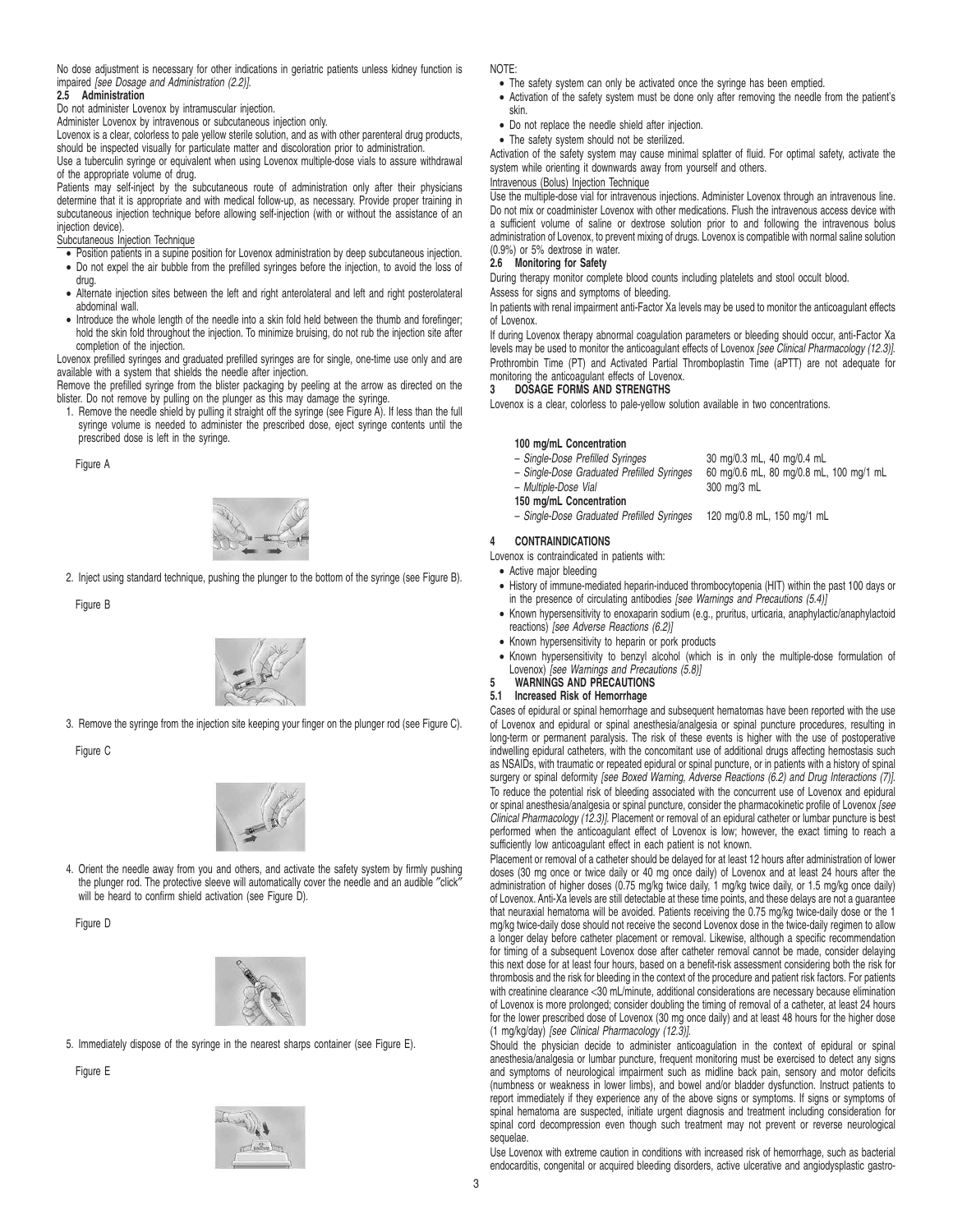intestinal disease, hemorrhagic stroke, or shortly after brain, spinal, or ophthalmological surgery, or in patients treated concomitantly with platelet inhibitors.

Major hemorrhages including retroperitoneal and intracranial bleeding have been reported. Some of these cases have been fatal.

Bleeding can occur at any site during therapy with Lovenox. An unexplained fall in hematocrit or blood

### pressure should lead to a search for a bleeding site.<br>5.2 Increased Risk of Bleeding following **5.2 Increased Risk of Bleeding following Percutaneous Coronary Revascularization Procedures**

To minimize the risk of bleeding following the vascular instrumentation during the treatment of unstable angina, non–Q-wave myocardial infarction and acute ST-segment elevation myocardial infarction, adhere precisely to the intervals recommended between Lovenox doses. It is important to achieve hemostasis at the puncture site after PCI. In case a closure device is used, the sheath can be removed immediately. If a manual compression method is used, sheath should be removed 6 hours after the last intravenous/subcutaneous Lovenox. If the treatment with Lovenox is to be continued, the next scheduled dose should be given no sooner than 6 to 8 hours after sheath removal. The site of the procedure should be observed for signs of bleeding or hematoma formation [see Dosage and Administration (2.1)].

## **5.3 Increased Risk of Bleeding in Patients with Concomitant Medical Conditions**

Lovenox should be used with care in patients with a bleeding diathesis, uncontrolled arterial hypertension or a history of recent gastrointestinal ulceration, diabetic retinopathy, renal dysfunction and hemorrhage.

### **5.4 Risk of Heparin-Induced Thrombocytopenia with or without Thrombosis**

Lovenox may cause heparin-induced thrombocytopenia (HIT) or heparin-induced thrombocytopenia with thrombosis (HITTS). HITTS may lead to organ infarction, limb ischemia, or death. Monitor thrombocytopenia of any degree closely.

Use of Lovenox in patients with a history of immune-mediated HIT within the past 100 days or in the presence of circulating antibodies is contraindicated [see Contraindications (4)]. Circulating antibodies may persist for several years.

Only use Lovenox in patients with a history of HIT if more than 100 days have elapsed since the prior HIT episode and no circulating antibodies are present. Because HIT may still occur in these circumstances, the decision to use Lovenox in such a case must be made only after a careful benefit-risk assessment and after non-heparin alternative treatments are considered.

## **5.5 Thrombocytopenia**

Thrombocytopenia can occur with the administration of Lovenox.

Moderate thrombocytopenia (platelet counts between 100,000/mm<sup>3</sup> and 50,000/mm<sup>3</sup>) occurred at a rate of 1.3% in patients given Lovenox, 1.2% in patients given heparin, and 0.7% in patients given placebo in clinical trials.

Platelet counts less than 50,000/mm<sup>3</sup> occurred at a rate of 0.1% in patients given Lovenox, in 0.2% of patients given heparin, and 0.4% of patients given placebo in the same trials.

Thrombocytopenia of any degree should be monitored closely. If the platelet count falls below 100,000/mm<sup>3</sup> , Lovenox should be discontinued.

## **5.6 Interchangeability with other Heparins**

Lovenox cannot be used interchangeably (unit for unit) with heparin or other low molecular weight heparins as they differ in manufacturing process, molecular weight distribution, anti-Xa and anti-IIa activities, units, and dosage. Each of these medicines has its own instructions for use.

### **5.7 Increased Risk of Thrombosis in Pregnant Women with Mechanical Prosthetic Heart Valves**

Use of Lovenox for thromboprophylaxis in pregnant women with mechanical prosthetic heart valves may result in valve thrombosis. In a clinical study of pregnant women with mechanical prosthetic heart valves given Lovenox (1 mg/kg twice daily) to reduce the risk of thromboembolism, 2 of 8 women developed clots resulting in blockage of the valve and leading to maternal and fetal death. No patients in the heparin/warfarin group (0 of 4 women) died. There also have been isolated postmarketing reports of valve thrombosis in pregnant women with mechanical prosthetic heart valves while receiving Lovenox for thromboprophylaxis. Women with mechanical prosthetic heart valves may be at higher risk for thromboembolism during pregnancy and, when pregnant, have a higher rate of fetal loss from stillbirth, spontaneous abortion, and premature delivery. Therefore, frequent monitoring of peak and trough anti-Factor Xa levels, and adjusting of dosage may be needed [see Use in Specific Populations  $(8.6)$ ].

### **5.8 Risk of Serious Adverse Reactions in Infants due to Benzyl Alcohol Preservative** Lovenox multiple-dose vials are not approved for use in neonates or infants.

Serious and fatal adverse reactions including ″gasping syndrome″ can occur in neonates and low-birth-weight infants treated with benzyl alcohol-preserved drugs, including Lovenox multiple-dose vials. The ″gasping syndrome″ is characterized by central nervous system depression, metabolic acidosis, and gasping respirations. The minimum amount of benzyl alcohol at which serious adverse reactions may occur is not known (Lovenox multiple-dose vials contain 15 mg of benzyl alcohol per mL) [see Use in Specific Populations (8.4)].

Because benzyl alcohol may cross the placenta, if anticoagulation with Lovenox is needed during pregnancy, use the preservative-free formulations where possible [see Use in Specific Populations  $(8.1)$ ].

## **6 ADVERSE REACTIONS**

The following serious adverse reactions are also discussed in other sections of the labeling:

- Spinal/epidural hematomas [see Boxed Warning and Warnings and Precautions (5.1)]
- Increased Risk of Hemorrhage [see Warnings and Precautions (5.1)]
- Thrombocytopenia [see Warnings and Precautions (5.5)]

## **6.1 Clinical Trials Experience**

Because clinical trials are conducted under widely varying conditions, adverse reaction rates observed in the clinical trials of a drug cannot be directly compared to rates in the clinical trials of another drug and may not reflect the rates observed in clinical practice.

During clinical development for the approved indications, 15,918 patients were exposed to Lovenox. These included 1,228 for prophylaxis of deep vein thrombosis following abdominal surgery in patients at risk for thromboembolic complications, 1,368 for prophylaxis of deep vein thrombosis following hip or knee replacement surgery, 711 for prophylaxis of deep vein thrombosis in medical patients with severely restricted mobility during acute illness, 1,578 for prophylaxis of ischemic complications in unstable angina and non–Q-wave myocardial infarction, 10,176 for treatment of acute ST-elevation

myocardial infarction, and 857 for treatment of deep vein thrombosis with or without pulmonary embolism. Lovenox doses in the clinical trials for prophylaxis of deep vein thrombosis following abdominal or hip or knee replacement surgery or in medical patients with severely restricted mobility during acute illness ranged from 40 mg subcutaneously once daily to 30 mg subcutaneously twice daily. In the clinical studies for prophylaxis of ischemic complications of unstable angina and non–Q-wave myocardial infarction doses were 1 mg/kg every 12 hours and in the clinical studies for treatment of acute ST-segment elevation myocardial infarction Lovenox doses were a 30 mg intravenous bolus followed by 1 mg/kg every 12 hours subcutaneously.

## Hemorrhage

The following rates of major bleeding events have been reported during clinical trials with Lovenox (see Tables 2 to 7).

| Table 2: Major Bleeding Episodes Following Abdominal and Colorectal Surgery |  |  |
|-----------------------------------------------------------------------------|--|--|
|-----------------------------------------------------------------------------|--|--|

|                           | <b>Dosing Regimen</b>                    |                                      |  |  |  |
|---------------------------|------------------------------------------|--------------------------------------|--|--|--|
| Indications               | Lovenox<br>40 mg daily<br>subcutaneously | Heparin<br>5000 U g8h subcutaneously |  |  |  |
| <b>Abdominal Surgery</b>  | $n = 555$<br>23 (4%)                     | $n = 560$<br>16(3%)                  |  |  |  |
| <b>Colorectal Surgery</b> | $n = 673$<br>28 (4%)                     | $n=674$<br>21(3%)                    |  |  |  |

\*Bleeding complications were considered major: (1) if the hemorrhage caused a significant clinical event, or (2) if accompanied by a hemoglobin decrease ≥2 g/dL or transfusion of 2 or more units of blood products. Retroperitoneal, intraocular, and intracranial hemorrhages were always considered major.

|  |  |  | Table 3: Major Bleeding Episodes Following Hip or Knee Replacement Surgery |  |
|--|--|--|----------------------------------------------------------------------------|--|
|  |  |  |                                                                            |  |

|                                                                              | <b>Dosing Regimen</b>                    |                                         |                                           |  |  |
|------------------------------------------------------------------------------|------------------------------------------|-----------------------------------------|-------------------------------------------|--|--|
| Indications                                                                  | Lovenox<br>40 mg daily<br>subcutaneously | Lovenox<br>30 mg q12h<br>subcutaneously | Heparin<br>15,000 U/24h<br>subcutaneously |  |  |
| Hip Replacement Surgery<br>without Extended Prophylaxis <sup>†</sup>         |                                          | $n = 786$<br>31(4%)                     | $n = 541$<br>32(6%)                       |  |  |
| Hip Replacement Surgery with<br><b>Extended Prophylaxis</b>                  |                                          |                                         |                                           |  |  |
| Peri-operative Period <sup>#</sup>                                           | $n = 288$<br>4(2%)                       |                                         |                                           |  |  |
| Extended Prophylaxis Period <sup>§</sup>                                     | $n=221$<br>$0(0\%)$                      |                                         |                                           |  |  |
| <b>Knee Replacement Surgery</b><br>without Extended Prophylaxis <sup>†</sup> |                                          | $n = 294$<br>3(1%)                      | $n = 225$<br>3(1%)                        |  |  |

\*Bleeding complications were considered major: (1) if the hemorrhage caused a significant clinical event, or (2) if accompanied by a hemoglobin decrease ≥2 g/dL or transfusion of 2 or more units of blood products. Retroperitoneal and intracranial hemorrhages were always considered major. In the knee replacement surgery trials, intraocular hemorrhages were also considered major hemorrhages. †Lovenox 30 mg every 12 hours subcutaneously initiated 12 to 24 hours after surgery and continued for up to 14 days after surgery

‡Lovenox 40 mg subcutaneously once a day initiated up to 12 hours prior to surgery and continued for up to 7 days after surgery

§Lovenox 40 mg subcutaneously once a day for up to 21 days after discharge

NOTE: At no time point were the 40 mg once a day pre-operative and the 30 mg every 12 hours postoperative hip replacement surgery prophylactic regimens compared in clinical trials. Injection site hematomas during the extended prophylaxis period after hip replacement surgery occurred in 9% of the Lovenox patients versus 1.8% of the placebo patients.

| Table 4: Major Bleeding Episodes in Medical Patients with Severely Restricted Mobility |                      |  |  |
|----------------------------------------------------------------------------------------|----------------------|--|--|
|                                                                                        | During Acute Illness |  |  |

|                                                        |                                                         | <b>Dosing Regimen</b>                                 |                        |
|--------------------------------------------------------|---------------------------------------------------------|-------------------------------------------------------|------------------------|
| Indication                                             | Lovenox <sup>T</sup><br>$20$ mg daily<br>subcutaneously | Lovenox <sup>†</sup><br>40 mg daily<br>subcutaneously | Placebo <sup>†</sup>   |
| <b>Medical Patients During</b><br><b>Acute Illness</b> | $n = 351$<br>$1$ (<1%)                                  | $n = 360$<br>$3$ ( $<$ 1%)                            | $n = 362$<br>$2$ (<1%) |

\*Bleeding complications were considered major: (1) if the hemorrhage caused a significant clinical event, (2) if the hemorrhage caused a decrease in hemoglobin of ≥2 g/dL or transfusion of 2 or more units of blood products. Retroperitoneal and intracranial hemorrhages were always considered major although none were reported during the trial.

†The rates represent major bleeding on study medication up to 24 hours after last dose.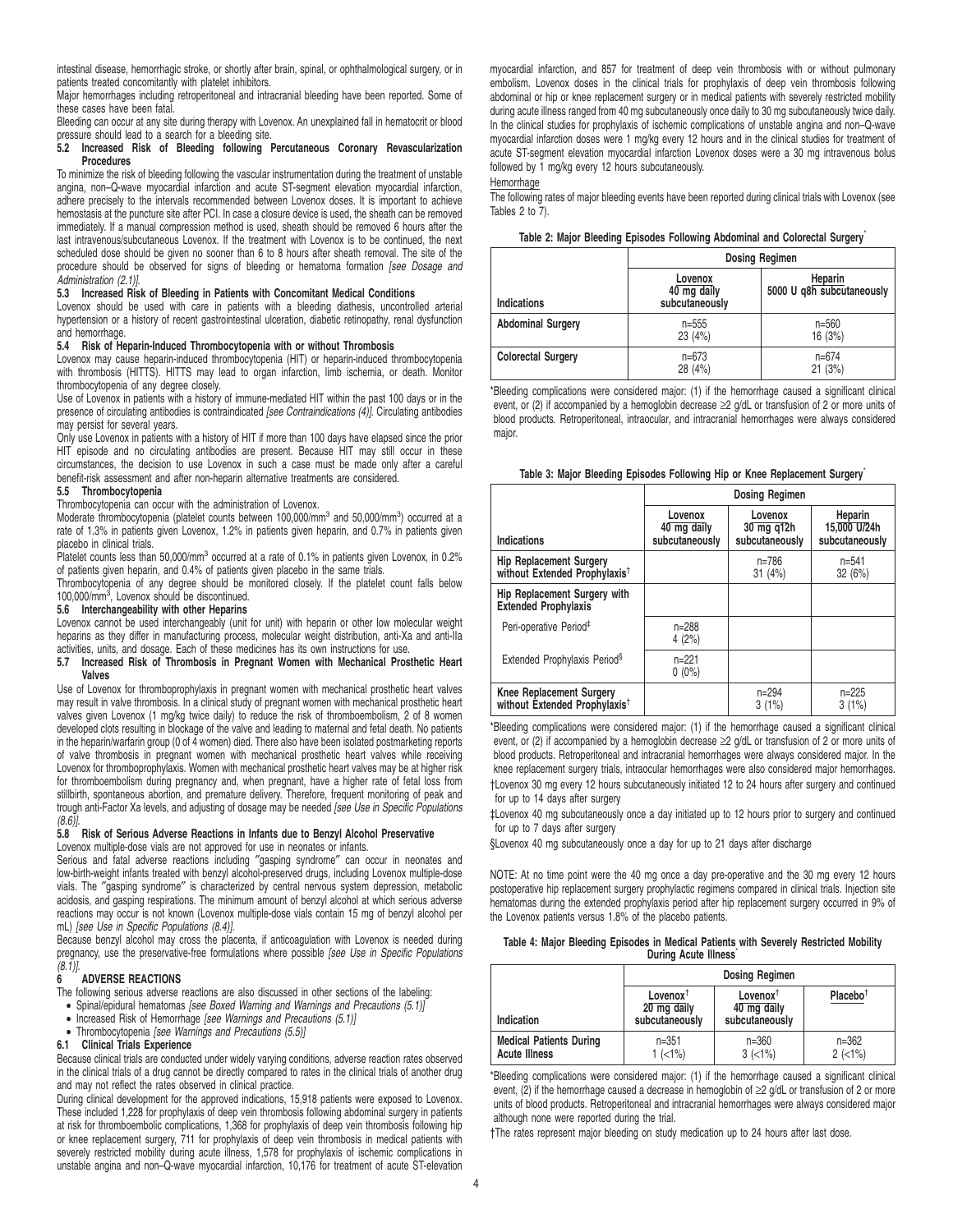| Table 5: Major Bleeding Episodes in Deep Vein Thrombosis with or without Pulmonary |  |                    |  |  |  |  |
|------------------------------------------------------------------------------------|--|--------------------|--|--|--|--|
|                                                                                    |  | Embolism Treatment |  |  |  |  |

|                         | Dosing Regimen <sup>+</sup>                  |                                             |                                                           |  |
|-------------------------|----------------------------------------------|---------------------------------------------|-----------------------------------------------------------|--|
| Indication              | Lovenox<br>1.5 mg/kg daily<br>subcutaneously | Lovenox<br>1 $mg/kg$ q12h<br>subcutaneously | Heparin<br>aPTT Adjusted<br><b>Intravenous</b><br>Therapy |  |
| Treatment of DVT and PE | $n = 298$<br>5(2%)                           | $n = 559$<br>9(2%)                          | $n = 554$<br>9(2%)                                        |  |

\*Bleeding complications were considered major: (1) if the hemorrhage caused a significant clinical event, or (2) if accompanied by a hemoglobin decrease ≥2 g/dL or transfusion of 2 or more units of blood products. Retroperitoneal, intraocular, and intracranial hemorrhages were always considered major.

†All patients also received warfarin sodium (dose-adjusted according to PT to achieve an INR of 2.0 to 3.0) commencing within 72 hours of Lovenox or standard heparin therapy and continuing for up to 90 days.

**Table 6: Major Bleeding Episodes in Unstable Angina and Non–Q-Wave Myocardial Infarction**

|                                                     | <b>Dosing Regimen</b>                       |                                                              |  |  |
|-----------------------------------------------------|---------------------------------------------|--------------------------------------------------------------|--|--|
| Indication                                          | Lovenox<br>1 $mg/kg$ q12h<br>subcutaneously | Heparin <sup>®</sup><br>aPTT Adjusted Intravenous<br>Therapy |  |  |
| Unstable Angina and<br>Non-Q-Wave MI <sup>+,‡</sup> | $n = 1578$<br>17(1%)                        | $n = 1529$<br>$18(1\%)$                                      |  |  |

\*The rates represent major bleeding on study medication up to 12 hours after dose. †Aspirin therapy was administered concurrently (100 to 325 mg per day).

‡Bleeding complications were considered major: (1) if the hemorrhage caused a significant clinical event, or (2) if accompanied by a hemoglobin decrease by ≥3 g/dL or transfusion of 2 or more units of blood products. Intraocular, retroperitoneal, and intracranial hemorrhages were always considered major.

## **Table 7: Major Bleeding Episodes in Acute ST-Segment Elevation Myocardial Infarction**

|                                                                   | <b>Dosing Regimen</b>                                                                    |                                                                     |  |  |  |
|-------------------------------------------------------------------|------------------------------------------------------------------------------------------|---------------------------------------------------------------------|--|--|--|
| Indication                                                        | Lovenox<br>Initial 30 mg intravenous<br>bolus followed by 1 mg/kg<br>q12h subcutaneously | Heparin <sup>'</sup><br>aPTT Adjusted<br><b>Intravenous Therapy</b> |  |  |  |
| <b>Acute ST-Segment Elevation</b><br><b>Myocardial Infarction</b> | n=10176<br>$n$ (%)                                                                       | $n=10151$<br>$n$ (%)                                                |  |  |  |
| Major bleeding (including<br>ICH)†                                | 211(2.1)                                                                                 | 138(1.4)                                                            |  |  |  |
| Intracranial hemorrhages (ICH)                                    | 84 (0.8)                                                                                 | 66 (0.7)                                                            |  |  |  |

\*The rates represent major bleeding (including ICH) up to 30 days

†Bleedings were considered major if the hemorrhage caused a significant clinical event associated with a hemoglobin decrease by  $\geq$ 5 g/dL. ICH were always considered major.

## Elevations of Serum Aminotransferases

Asymptomatic increases in aspartate (AST [SGOT]) and alanine (ALT [SGPT]) aminotransferase levels greater than three times the upper limit of normal of the laboratory reference range have been reported in up to 6.1% and 5.9% of patients, respectively, during treatment with Lovenox.

Since aminotransferase determinations are important in the differential diagnosis of myocardial infarction, liver disease, and pulmonary emboli, elevations that might be caused by drugs like Lovenox should be interpreted with caution.

## Local Reactions

Local irritation, pain, hematoma, ecchymosis, and erythema may follow subcutaneous injection of Lovenox.

Adverse Reactions in Patients Receiving Lovenox for Prophylaxis or Treatment of DVT, PE

Other adverse reactions that were thought to be possibly or probably related to treatment with Lovenox, heparin, or placebo in clinical trials with patients undergoing hip or knee replacement surgery, abdominal or colorectal surgery, or treatment for DVT and that occurred at a rate of at least 2% in the Lovenox group, are provided below (see Tables 8 to 11).

**Table 8: Adverse Reactions Occurring at** ≥**2% Incidence in Lovenox-Treated Patients Undergoing Abdominal or Colorectal Surgery**

|                         | <b>Dosing Regimen</b>                                    |   |                                                         |       |  |  |  |
|-------------------------|----------------------------------------------------------|---|---------------------------------------------------------|-------|--|--|--|
|                         | Lovenox<br>40 mg daily subcutaneously<br>$n = 1228$<br>% |   | Heparin<br>5000 U q8h subcutaneously<br>$n = 1234$<br>% |       |  |  |  |
| <b>Adverse Reaction</b> | Total<br><b>Severe</b>                                   |   | <b>Severe</b>                                           | Total |  |  |  |
| Hemorrhage              | <1                                                       |   | <1                                                      | 6     |  |  |  |
| Anemia                  | <1                                                       | 3 | <1                                                      | 3     |  |  |  |
| Ecchymosis              | 0                                                        | 3 |                                                         | 3     |  |  |  |

## **Table 9: Adverse Reactions Occurring at** ≥**2% Incidence in Lovenox-Treated Patients Undergoing Hip or Knee Replacement Surgery**

|                     | <b>Dosing Regimen</b>                 |       |                                          |                    |                                              |                 |                                                |                |                                        |                |  |
|---------------------|---------------------------------------|-------|------------------------------------------|--------------------|----------------------------------------------|-----------------|------------------------------------------------|----------------|----------------------------------------|----------------|--|
|                     | Lovenox<br>40 mg daily subcutaneously |       |                                          |                    | Lovenox<br>30 mg q12h<br>subcutane-<br>ously |                 | Heparin<br>15,000 U/24h<br>subcutanei<br>ously |                | Placebo<br>q12h<br>subcutane-<br>ously |                |  |
|                     | Peri-operative<br>Period              |       | <b>Extended</b><br>Prophylaxis<br>Period |                    |                                              |                 |                                                |                |                                        |                |  |
|                     | n=288 <sup>*</sup><br>%               |       |                                          | $n = 131^{+}$<br>% |                                              | $n = 1080$<br>% |                                                | n=766<br>%     |                                        | $n = 115$<br>% |  |
| Adverse<br>Reaction | Severe                                | Total | Severe                                   | Total              | <b>Severe</b>                                | Total           | Severe                                         | Total          | Severe                                 | Total          |  |
| Fever               | $\mathbf{0}$                          | 8     | $\mathbf{0}$                             | 0                  | $<$ 1                                        | 5               | $<$ 1                                          | 4              | 0                                      | 3              |  |
| Hemor-<br>rhage     | $<$ 1                                 | 13    | 0                                        | 5                  | $<$ 1                                        | 4               | 1                                              | 4              | 0                                      | 3              |  |
| Nausea              |                                       |       |                                          |                    | $<$ 1                                        | 3               | $<$ 1                                          | $\overline{2}$ | 0                                      | 2              |  |
| Anemia              | $\mathbf{0}$                          | 16    | 0                                        | $<$ 2              | $<$ 1                                        | 2               | 2                                              | 5              | $<$ 1                                  | 7              |  |
| Edema               |                                       |       |                                          |                    | <1                                           | $\overline{2}$  | $<$ 1                                          | $\overline{2}$ | 0                                      | $\overline{2}$ |  |
| Peripheral<br>edema | 0                                     | 6     | $\mathbf{0}$                             | 0                  | $<$ 1                                        | 3               | $<$ 1                                          | $\overline{4}$ | 0                                      | 3              |  |

\*Data represent Lovenox 40 mg subcutaneously once a day initiated up to 12 hours prior to surgery in 288 hip replacement surgery patients who received Lovenox peri-operatively in an unblinded fashion in one clinical trial.

†Data represent Lovenox 40 mg subcutaneously once a day given in a blinded fashion as extended prophylaxis at the end of the peri-operative period in 131 of the original 288 hip replacement surgery patients for up to 21 days in one clinical trial.

| Table 10: Adverse Reactions Occurring at ≥2% Incidence in Lovenox-Treated Medical |
|-----------------------------------------------------------------------------------|
| Patients with Severely Restricted Mobility During Acute Illness                   |

|                         | <b>Dosing Regimen</b>                                      |                                                   |  |  |  |  |
|-------------------------|------------------------------------------------------------|---------------------------------------------------|--|--|--|--|
| <b>Adverse Reaction</b> | Lovenox<br>40 mg daily<br>subcutaneously<br>$n = 360$<br>% | Placebo<br>daily subcutaneously<br>$n = 362$<br>% |  |  |  |  |
| Dyspnea                 | 3.3                                                        | 5.2                                               |  |  |  |  |
| Thrombocytopenia        | 2.8                                                        | 2.8                                               |  |  |  |  |
| Confusion               | 2.2                                                        | 1.1                                               |  |  |  |  |
| Diarrhea                | 2.2                                                        | 1.7                                               |  |  |  |  |
| Nausea                  | 2.5                                                        |                                                   |  |  |  |  |

**Table 11: Adverse Reactions Occurring at** ≥**2% Incidence in Lovenox-Treated Patients Undergoing Treatment of Deep Vein Thrombosis with or without Pulmonary Embolism**

|                                     |                                                                   | <b>Dosing Regimen</b> |                                                                   |       |                                                                          |       |  |
|-------------------------------------|-------------------------------------------------------------------|-----------------------|-------------------------------------------------------------------|-------|--------------------------------------------------------------------------|-------|--|
|                                     | Lovenox<br>1.5 mg/kg daily<br>subcutaneously<br>$n = 298$<br>$\%$ |                       | Lovenox<br>1 mg/kg q $12h$<br>subcutaneously<br>$n = 559$<br>$\%$ |       | Heparin<br>aPTT Adjusted<br><b>Intravenous Therapy</b><br>$n = 544$<br>% |       |  |
| <b>Adverse Reaction</b>             | Severe                                                            | Total                 | Severe                                                            | Total | <b>Severe</b>                                                            | Total |  |
| <b>Injection Site</b><br>Hemorrhage |                                                                   | 5                     | 0                                                                 | 3     | <1                                                                       | <1    |  |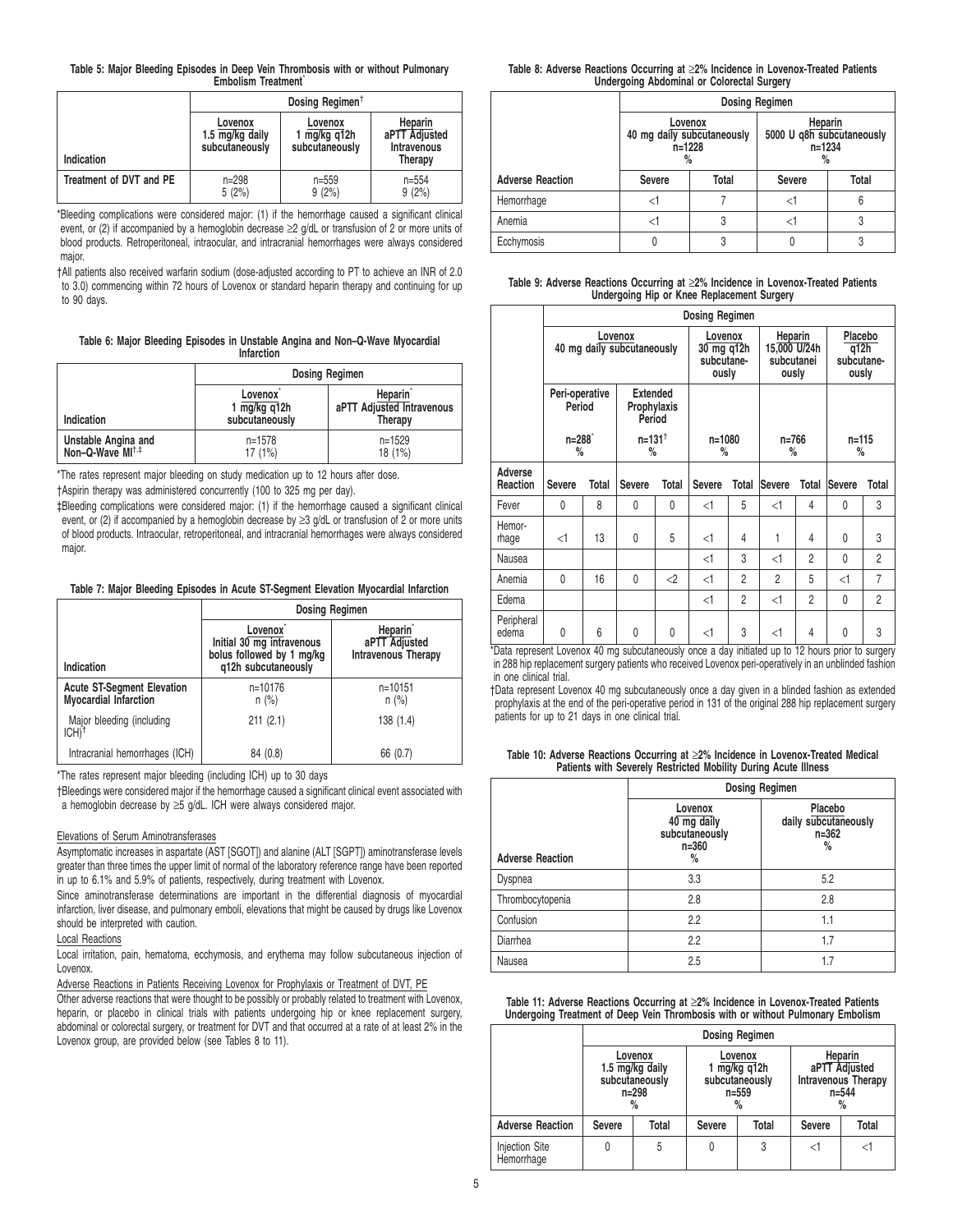#### **Table 11: Adverse Reactions Occurring at** ≥**2% Incidence in Lovenox-Treated Patients Undergoing Treatment of Deep Vein Thrombosis with or without Pulmonary Embolism (continued)**

|                         |                                                                   | <b>Dosing Regimen</b> |                                                               |       |                                                                      |       |  |
|-------------------------|-------------------------------------------------------------------|-----------------------|---------------------------------------------------------------|-------|----------------------------------------------------------------------|-------|--|
|                         | Lovenox<br>1.5 mg/kg daily<br>subcutaneously<br>$n = 298$<br>$\%$ |                       | Lovenox<br>1 $mg/kg$ q12h<br>subcutaneously<br>$n = 559$<br>% |       | Heparin<br>aPTT Adjusted<br>Intravenous Therapy<br>$n = 544$<br>$\%$ |       |  |
| <b>Adverse Reaction</b> | Severe                                                            | Total                 | Severe                                                        | Total | <b>Severe</b>                                                        | Total |  |
| Injection Site Pain     |                                                                   | 2                     |                                                               | 2     |                                                                      |       |  |
| Hematuria               |                                                                   | っ                     |                                                               | <1    | <1                                                                   | 2     |  |

Adverse Events in Lovenox-Treated Patients with Unstable Angina or Non–Q-Wave Myocardial **Infarction** 

Non-hemorrhagic clinical events reported to be related to Lovenox therapy occurred at an incidence of ≤1%.

Non-major hemorrhagic events, primarily injection site ecchymosis and hematomas, were more frequently reported in patients treated with subcutaneous Lovenox than in patients treated with intravenous heparin.

Serious adverse events with Lovenox or heparin in a clinical trial in patients with unstable angina or non–Q-wave myocardial infarction that occurred at a rate of at least 0.5% in the Lovenox group are provided below (see Table 12).

|  |  |  | Table 12: Serious Adverse Events Occurring at ≥0.5% Incidence in Lovenox-Treated |  |
|--|--|--|----------------------------------------------------------------------------------|--|
|  |  |  | Patients with Unstable Angina or Non-Q-Wave Myocardial Infarction                |  |

|                      | <b>Dosing Regimen</b>                       |                                                 |  |  |  |
|----------------------|---------------------------------------------|-------------------------------------------------|--|--|--|
|                      | Lovenox<br>1 mg/kg $q12h$<br>subcutaneously | Heparin<br>aPTT Adjusted Intravenous<br>Therapy |  |  |  |
| <b>Adverse Event</b> | $n = 1578$<br>$n$ (%)                       | $n = 1529$<br>$n$ (%)                           |  |  |  |
| Atrial fibrillation  | 11 (0.70)                                   | 3(0.20)                                         |  |  |  |
| Heart failure        | 15 (0.95)                                   | 11(0.72)                                        |  |  |  |
| Lung edema           | 11 (0.70)                                   | 11 (0.72)                                       |  |  |  |
| Pneumonia            | 13 (0.82)                                   | 9(0.59)                                         |  |  |  |

Adverse Reactions in Lovenox-Treated Patients with Acute ST-Segment Elevation Myocardial Infarction In a clinical trial in patients with acute ST-segment elevation myocardial infarction, thrombocytopenia occurred at a rate of 1.5%.

## **6.2 Postmarketing Experience**

The following adverse reactions have been identified during postapproval use of Lovenox. Because these reactions are reported voluntarily from a population of uncertain size, it is not always possible to reliably estimate their frequency or establish a causal relationship to drug exposure.

There have been reports of epidural or spinal hematoma formation with concurrent use of Lovenox and spinal/epidural anesthesia or spinal puncture. The majority of patients had a postoperative indwelling epidural catheter placed for analgesia or received additional drugs affecting hemostasis such as NSAIDs. Many of the epidural or spinal hematomas caused neurologic injury, including long-term or permanent paralysis.

Local reactions at the injection site (e.g. nodules, inflammation, oozing), systemic allergic reactions (e.g. pruritus, urticaria, anaphylactic/anaphylactoid reactions including shock), vesiculobullous rash, cases of hypersensitivity cutaneous vasculitis, purpura, skin necrosis (occurring at either the injection site or distant from the injection site), thrombocytosis, and thrombocytopenia with thrombosis [see Warnings and Precautions (5.5)] have been reported.

Cases of hyperkalemia have been reported. Most of these reports occurred in patients who also had conditions that tend toward the development of hyperkalemia (e.g., renal dysfunction, concomitant potassium-sparing drugs, administration of potassium, hematoma in body tissues). Very rare cases of hyperlipidemia have also been reported, with one case of hyperlipidemia, with marked hypertriglyceridemia, reported in a diabetic pregnant woman; causality has not been determined.

Cases of headache, hemorrhagic anemia, eosinophilia, alopecia, hepatocellular and cholestatic liver injury have been reported.

Osteoporosis has also been reported following long-term therapy.

## **7 DRUG INTERACTIONS**

Whenever possible, agents which may enhance the risk of hemorrhage should be discontinued prior to initiation of Lovenox therapy. These agents include medications such as: anticoagulants, platelet inhibitors including acetylsalicylic acid, salicylates, NSAIDs (including ketorolac tromethamine), dipyridamole, or sulfinpyrazone. If coadministration is essential, conduct close clinical and laboratory monitoring [see Warnings and Precautions (5.1)].

## **8 USE IN SPECIFIC POPULATIONS**

## **8.1 Pregnancy**

Risk Summary

Placental transfer of enoxaparin was observed in the animal studies. Human data from a retrospective cohort study, which included 693 live births, suggest that enoxaparin does not increase the risk of major developmental abnormalities (see Data). Based on animal data, Lovenox is not predicted to increase the risk of major developmental abnormalities (see Data).

Adverse outcomes in pregnancy occur regardless of the health of the mother or the use of medications. The estimated background risk of major birth defects and miscarriage for the indicated populations is unknown. In the U.S. general population, the estimated background risk of major birth defects and miscarriage in clinically recognized pregnancies is 2% to 4% and 15% to 20%, respectively. Clinical Considerations

Pregnancy alone confers an increased risk for thromboembolism that is even higher for women with thromboembolic disease and certain high risk pregnancy conditions. While not adequately studied, pregnant women with mechanical prosthetic heart valves may be at even higher risk for thrombosis [see Warnings and Precautions (5.7) and Use in Specific Populations (8.6)]. Pregnant women with thromboembolic disease, including those with mechanical prosthetic heart valves and those with inherited or acquired thrombophilias, have an increased risk of other maternal complications and fetal loss regardless of the type of anticoagulant used.

All patients receiving anticoagulants, including pregnant women, are at risk for bleeding. Pregnant women receiving Lovenox should be carefully monitored for evidence of bleeding or excessive anticoagulation. Consideration for use of a shorter acting anticoagulant should be specifically addressed as delivery approaches [see Boxed Warning]. Hemorrhage can occur at any site and may lead to death of mother and/or fetus. Pregnant women should be apprised of the potential hazard to the fetus and the mother if Lovenox is administered during pregnancy.

It is not known if monitoring of anti-Factor Xa activity and dose adjustment (by weight or anti-Factor Xa activity) of Lovenox affect the safety and the efficacy of the drug during pregnancy.

Cases of ″gasping syndrome″ have occurred in premature infants when large amounts of benzyl alcohol have been administered (99–405 mg/kg/day). The multiple-dose vial of Lovenox contains 15 mg benzyl alcohol per 1 mL as a preservative [see Warnings and Precautions (5.8)].

# Data

Human data

There are no adequate and well-controlled studies in pregnant women. A retrospective study reviewed the records of 604 women who used Lovenox during pregnancy. A total of 624 pregnancies resulted in 693 live births. There were 72 hemorrhagic events (11 serious) in 63 women. There were 14 cases of neonatal hemorrhage. Major congenital anomalies in live births occurred at rates (2.5%) similar to background rates.

There have been postmarketing reports of fetal death when pregnant women received Lovenox. Causality for these cases has not been determined. Insufficient data, the underlying disease, and the possibility of inadequate anticoagulation complicate the evaluation of these cases.

A clinical study using Lovenox in pregnant women with mechanical prosthetic heart valves has been conducted [see Warnings and Precautions (5.7)].

## Animal data

Teratology studies have been conducted in pregnant rats and rabbits at subcutaneous doses of enoxaparin up to 15 times the recommended human dose (by comparison with 2 mg/kg as the maximum recommended daily dose). There was no evidence of teratogenic effects or fetotoxicity due to enoxaparin. Because animal reproduction studies are not always predictive of human response, this drug should be used during pregnancy only if clearly needed.<br>8.2 Lactation

### **8.2 Lactation**

Risk Summary

It is unknown whether Lovenox is excreted in human milk. In lactating rats, the passage of enoxaparin or its metabolites in the milk is very limited. There is no information available on the effect of enoxaparin or its metabolites on the breastfed child, or on the milk production. The developmental and health benefits of breastfeeding should be considered along with the mother's clinical need for Lovenox and any potential adverse effects on the breastfed child from Lovenox or from the underlying maternal condition.

## **8.4 Pediatric Use**

Safety and effectiveness of Lovenox in pediatric patients have not been established.

Lovenox is not approved for use in neonates or infants.

Serious adverse reactions including fatal reactions and the ″gasping syndrome″ occurred in premature neonates and low-birth-weight infants in the neonatal intensive care unit who received drugs containing benzyl alcohol as a preservative. In these cases, benzyl alcohol dosages of 99 to 234 mg/kg/day produced high levels of benzyl alcohol and its metabolites in the blood and urine (blood levels of benzyl alcohol were 0.61 to 1.378 mmol/L). Additional adverse reactions included gradual neurological deterioration, seizures, intracranial hemorrhage, hematologic abnormalities, skin breakdown, hepatic and renal failure, hypotension, bradycardia, and cardiovascular collapse. Preterm, low-birth-weight infants may be more likely to develop these reactions because they may be less able to metabolize benzyl alcohol. The minimum amount of benzyl alcohol at which serious adverse reactions may occur is not known.

Lovenox multiple-dose vials contain 15 mg/mL of benzyl alcohol (at the dose of 1.5 mg/kg twice a day, benzyl alcohol exposure in patients is 0.45 mg/kg daily) [see Warnings and Precautions (5.8)].

## **8.5 Geriatric Use**

Prevention of Deep Vein Thrombosis in Hip, Knee and Abdominal Surgery; Treatment of Deep Vein Thrombosis, Prevention of Ischemic Complications of Unstable Angina and Non–Q-Wave Myocardial **Infarction** 

Over 2800 patients, 65 years and older, have received Lovenox in clinical trials. The efficacy of Lovenox in the geriatric (≥65 years) was similar to that seen in younger patients (<65 years). The incidence of bleeding complications was similar between geriatric and younger patients when 30 mg every 12 hours or 40 mg once a day doses of Lovenox were employed. The incidence of bleeding complications was higher in geriatric patients as compared to younger patients when Lovenox was administered at doses of 1.5 mg/kg once a day or 1 mg/kg every 12 hours. The risk of Lovenox-associated bleeding increased with age. Serious adverse events increased with age for patients receiving Lovenox. Other clinical experience (including postmarketing surveillance and literature reports) has not revealed additional differences in the safety of Lovenox between geriatric and younger patients. Careful attention to dosing intervals and concomitant medications (especially antiplatelet medications) is advised. Lovenox should be used with care in geriatric patients who may show delayed elimination of enoxaparin. Monitoring of geriatric patients with low body weight (<45 kg) and those predisposed to decreased renal function should be considered [see Warnings and Precautions (2.6) and Clinical Pharmacology (12.3)].

## Treatment of Acute ST-Segment Elevation Myocardial Infarction

In the clinical study for treatment of acute ST-segment elevation myocardial infarction, there was no evidence of difference in efficacy between patients ≥75 years of age (n=1241) and patients less than 75 years of age (n=9015). Patients ≥75 years of age did not receive a 30 mg intravenous bolus prior to the normal dosage regimen and had their subcutaneous dose adjusted to 0.75 mg/kg every 12 hours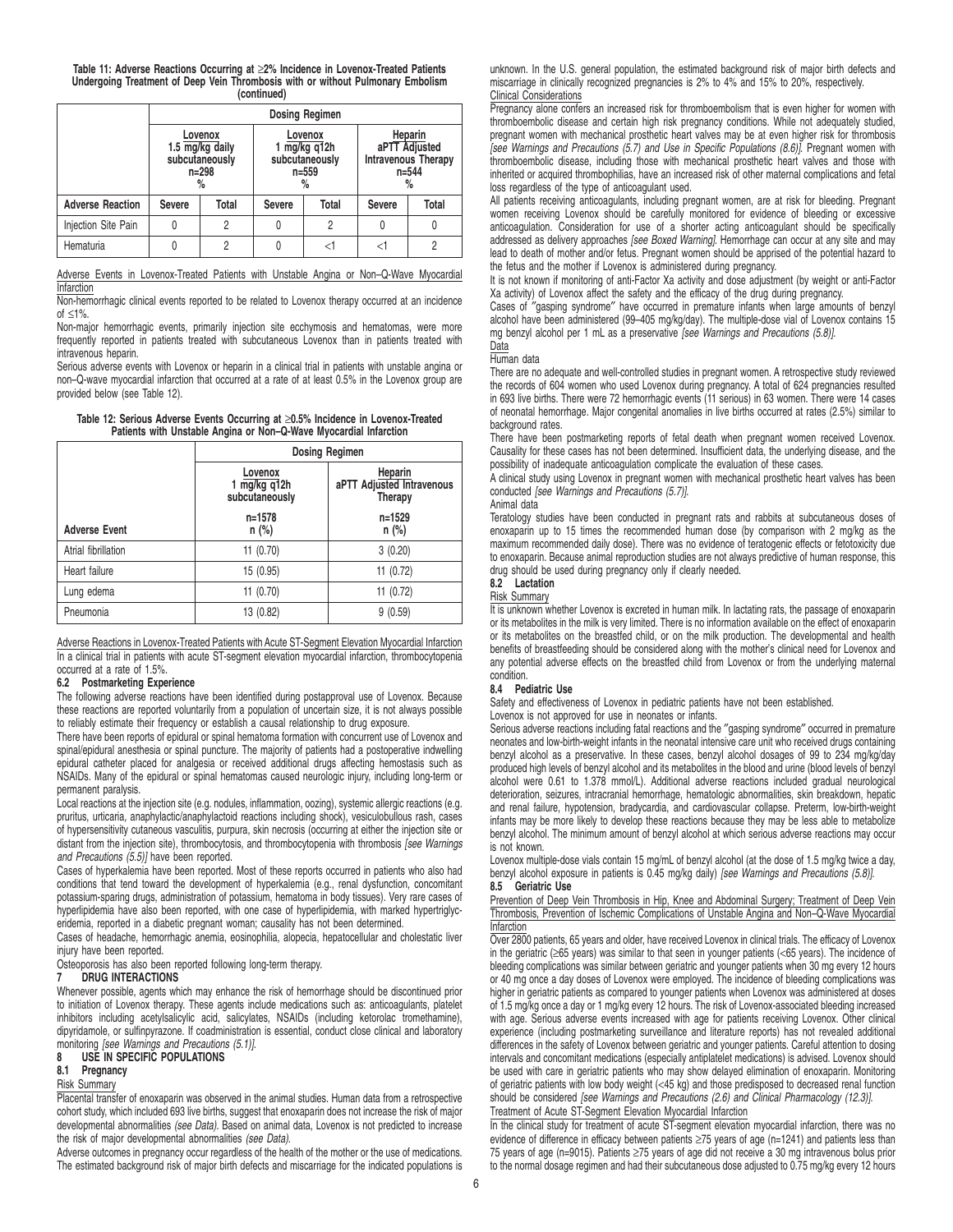[see Dosage and Administration (2.4)]. The incidence of bleeding complications was higher in patients ≥65 years of age as compared to younger patients (<65 years).

## **8.6 Patients with Mechanical Prosthetic Heart Valves**

The use of Lovenox has not been adequately studied for thromboprophylaxis in patients with mechanical prosthetic heart valves and has not been adequately studied for long-term use in this patient population. Isolated cases of prosthetic heart valve thrombosis have been reported in patients with mechanical prosthetic heart valves who have received Lovenox for thromboprophylaxis. Some of these cases were pregnant women in whom thrombosis led to maternal and fetal deaths. Insufficient data, the underlying disease and the possibility of inadequate anticoagulation complicate the evaluation of these cases. Pregnant women with mechanical prosthetic heart valves may be at higher risk for thromboembolism [see Warnings and Precautions (5.7)].

### **8.7 Renal Impairment**

In patients with renal impairment, there is an increase in exposure of enoxaparin sodium. All such patients should be observed carefully for signs and symptoms of bleeding. Because exposure of enoxaparin sodium is significantly increased in patients with severe renal impairment (creatinine clearance <30 mL/min), a dosage adjustment is recommended for therapeutic and prophylactic dosage ranges. No dosage adjustment is recommended in patients with creatinine clearance 30 to <50 mL/min and creatinine clearance 50 to 80 mL/min [see Dosage and Administration (2.3) and Clinical Pharmacology (12.3)]. In patients with renal failure, treatment with Lovenox has been associated with the development of hyperkalemia [see Adverse Reactions (6.2)].

### **8.8 Low-Weight Patients**

An increase in exposure of enoxaparin sodium with prophylactic dosages (non-weight adjusted) has been observed in low-weight women (<45 kg) and low-weight men (<57 kg). Observe low-weight patients frequently for signs and symptoms of bleeding [see Clinical Pharmacology (12.3)].

#### **8.9 Obese Patients**

Obese patients are at higher risk for thromboembolism. The safety and efficacy of prophylactic doses of Lovenox in obese patients (BMI >30 kg/m<sup>2</sup>) has not been fully determined and there is no consensus for dose adjustment. Observe these patients carefully for signs and symptoms of thromboembolism. **10 OVERDOSAGE**

Accidental overdosage following administration of Lovenox may lead to hemorrhagic complications. Injected Lovenox may be largely neutralized by the slow intravenous injection of protamine sulfate (1% solution). The dose of protamine sulfate should be equal to the dose of Lovenox injected: 1 mg protamine sulfate should be administered to neutralize 1 mg Lovenox, if Lovenox was administered in the previous 8 hours. An infusion of 0.5 mg protamine per 1 mg of Lovenox may be administered if Lovenox was administered greater than 8 hours previous to the protamine administration, or if it has been determined that a second dose of protamine is required. The second infusion of 0.5 mg protamine sulfate per 1 mg of Lovenox may be administered if the aPTT measured 2 to 4 hours after the first infusion remains prolonged.

If at least 12 hours have elapsed since the last Lovenox injection, protamine administration may not be required; however, even with higher doses of protamine, the aPTT may remain more prolonged than following administration of heparin. In all cases, the anti-Factor Xa activity is never completely neutralized (maximum about 60%). Particular care should be taken to avoid overdosage with protamine sulfate. Administration of protamine sulfate can cause severe hypotensive and anaphylactoid reactions. Because fatal reactions, often resembling anaphylaxis, have been reported with protamine sulfate, it should be given only when resuscitation techniques and treatment of anaphylactic shock are readily available. For additional information consult the labeling of protamine sulfate injection products.

#### **11 DESCRIPTION**

Lovenox is a sterile aqueous solution containing enoxaparin sodium, a low molecular weight heparin. The pH of the injection is 5.5 to 7.5.

Enoxaparin sodium is obtained by alkaline depolymerization of heparin benzyl ester derived from porcine intestinal mucosa. Its structure is characterized by a 2-O-sulfo-4-enepyranosuronic acid group at the non-reducing end and a 2-N,6-O-disulfo-D-glucosamine at the reducing end of the chain. About 20% (ranging between 15% and 25%) of the enoxaparin structure contains a 1,6 anhydro derivative on the reducing end of the polysaccharide chain. The drug substance is the sodium salt. The average molecular weight is about 4500 daltons. The molecular weight distribution is:

| $<$ 2000 daltons     | $\leq$ 20% |
|----------------------|------------|
| 2000 to 8000 daltons | $>68\%$    |
| $>8000$ daltons      | ≤18%       |

#### STRUCTURAL FORMULA



 $R_1$  = H or SO<sub>3</sub>Na and  $R_2$  = SO<sub>3</sub>Na or COCH<sub>3</sub>

| R | $X = 15$ to 25% | COONa<br>NHSO, Na | $n=0$ to 20 |
|---|-----------------|-------------------|-------------|
|   | $100-X$         | п                 | $n=1$ to 21 |

 $*X$  = Percent of polysaccharide chain containing 1,6 anhydro derivative on the reducing end

**Lovenox 100 mg/mL Concentration** contains 10 mg enoxaparin sodium (approximate anti-Factor Xa activity of 1000 IU [with reference to the W.H.O. First International Low Molecular Weight Heparin Reference Standard]) per 0.1 mL Water for Injection.

**Lovenox 150 mg/mL Concentration** contains 15 mg enoxaparin sodium (approximate anti-Factor Xa activity of 1500 IU [with reference to the W.H.O. First International Low Molecular Weight Heparin Reference Standard]) per 0.1 mL Water for Injection.

The Lovenox prefilled syringes and graduated prefilled syringes are preservative-free and intended for use only as a single-dose injection. The multiple-dose vial contains 15 mg benzyl alcohol per 1 mL as a preservative [see Dosage and Administration (2) and How Supplied/Storage and Handling (16)]. **12 CLINICAL PHARMACOLOGY**

## **12.1 Mechanism of Action**

Enoxaparin is a low molecular weight heparin which has antithrombotic properties.

## **12.2 Pharmacodynamics**

In humans, enoxaparin given at a dose of 1.5 mg/kg subcutaneously is characterized by a higher ratio of anti-Factor Xa to anti-Factor IIa activity (mean ±SD, 14.0±3.1) (based on areas under anti-Factor activity versus time curves) compared to the ratios observed for heparin (mean ±SD, 1.22±0.13). Increases of up to 1.8 times the control values were seen in the thrombin time (TT) and the activated partial thromboplastin time (aPTT). Enoxaparin at a 1 mg/kg dose (100 mg/mL concentration), administered subcutaneously every 12 hours to patients in a large clinical trial resulted in aPTT values of 45 seconds or less in the majority of patients (n=1607). A 30 mg intravenous bolus immediately followed by a 1 mg/kg subcutaneous administration resulted in aPTT postinjection values of 50 seconds. The average aPTT prolongation value on Day 1 was about 16% higher than on Day 4. **12.3 Pharmacokinetics**

### Absorption

Pharmacokinetic trials were conducted using the 100 mg/mL formulation. Maximum anti-Factor Xa and anti-thrombin (anti-Factor IIa) activities occur 3 to 5 hours after subcutaneous injection of enoxaparin. Mean peak anti-Factor Xa activity was 0.16 IU/mL (1.58 mcg/mL) and 0.38 IU/mL (3.83 mcg/mL) after the 20 mg and the 40 mg clinically tested subcutaneous doses, respectively. Mean (n=46) peak anti-Factor Xa activity was 1.1 IU/mL at steady state in patients with unstable angina receiving 1 mg/kg subcutaneously every 12 hours for 14 days. Mean absolute bioavailability of enoxaparin, after 1.5 mg/kg given subcutaneously, based on anti-Factor Xa activity is approximately 100% in healthy subjects.

A 30 mg intravenous bolus immediately followed by 1 mg/kg subcutaneously every 12 hours provided initial peak anti-Factor Xa levels of 1.16 IU/mL (n=16) and average exposure corresponding to 84% of steady-state levels. Steady state is achieved on the second day of treatment.

Enoxaparin pharmacokinetics appears to be linear over the recommended dosage ranges [see Dosage and Administration (2)]. After repeated subcutaneous administration of 40 mg once daily and 1.5 mg/kg once-daily regimens in healthy volunteers, the steady state is reached on day 2 with an average exposure ratio about 15% higher than after a single dose. Steady-state enoxaparin activity levels are well predicted by single-dose pharmacokinetics. After repeated subcutaneous administration of the 1 mg/kg twice-daily regimen, the steady state is reached from day 4 with mean exposure about 65% higher than after a single dose and mean peak and trough levels of about 1.2 and 0.52 IU/mL, respectively. Based on enoxaparin sodium pharmacokinetics, this difference in steady state is expected and within the therapeutic range.

Although not studied clinically, the 150 mg/mL concentration of enoxaparin sodium is projected to result in anticoagulant activities similar to those of 100 mg/mL and 200 mg/mL concentrations at the same enoxaparin dose. When a daily 1.5 mg/kg subcutaneous injection of enoxaparin sodium was given to 25 healthy male and female subjects using a 100 mg/mL or a 200 mg/mL concentration the following pharmacokinetic profiles were obtained (see Table 13).

| Table 13: Pharmacokinetic Parameters <sup>*</sup> After 5 Days of 1.5 mg/kg Subcutaneous Once- |  |  |
|------------------------------------------------------------------------------------------------|--|--|
| Daily Doses of Enoxaparin Sodium Using 100 mg/mL or 200 mg/mL Concentrations                   |  |  |

|                                        | Concentration | Anti-Xa               | Anti-lla              | Heptest        | aPTT         |
|----------------------------------------|---------------|-----------------------|-----------------------|----------------|--------------|
| $A_{\text{max}}$                       | 100 $mg/mL$   | $1.37 \ (\pm 0.23)$   | $0.23$ ( $\pm 0.05$ ) | $105 (+17)$    | 19 $(\pm 5)$ |
| (IU/mL or $\Delta$ sec)                | 200 mg/mL     | 1.45 $(\pm 0.22)$     | $0.26$ ( $\pm 0.05$ ) | 111 $(\pm 17)$ | 22 $(\pm 7)$ |
|                                        | 90% CI        | 102%-110%             |                       | 102%-111%      |              |
| $t_{max}$ <sup>†</sup> (h)             | 100 mg/mL     | $3(2-6)$              | $4(2-5)$              | $2.5(2-4.5)$   | $3(2-4.5)$   |
|                                        | 200 mg/mL     | $3.5(2-6)$            | $4.5(2.5-6)$          | $3.3(2-5)$     | $3(2-5)$     |
| $AUC$ (ss)<br>(h*IU/mL or $h^* \Delta$ | 100 mg/mL     | 14.26<br>$(\pm 2.93)$ | $1.54 \ (\pm 0.61)$   | 1321 (±219)    |              |
| sec)                                   | 200 mg/mL     | 15.43<br>$(\pm 2.96)$ | $1.77 (\pm 0.67)$     | 1401 (±227)    |              |
|                                        | 90% CI        | 105%-112%             |                       | 103%-109%      |              |

\*Means ±SD at Day 5 and 90% Confidence Interval (CI) of the ratio †Median (range)

### Distribution

The volume of distribution of anti-Factor Xa activity is about 4.3 L.

Elimination

Following intravenous dosing, the total body clearance of enoxaparin is 26 mL/min. After intravenous dosing of enoxaparin labeled with the gamma-emitter, <sup>99m</sup>Tc, 40% of radioactivity and 8 to 20% of anti-Factor Xa activity were recovered in urine in 24 hours. Elimination half-life based on anti-Factor Xa activity was 4.5 hours after a single subcutaneous dose to about 7 hours after repeated dosing. Significant anti-Factor Xa activity persists in plasma for about 12 hours following a 40 mg subcutaneous once a day dose.

Following subcutaneous dosing, the apparent clearance (CL/F) of enoxaparin is approximately 15 mL/min.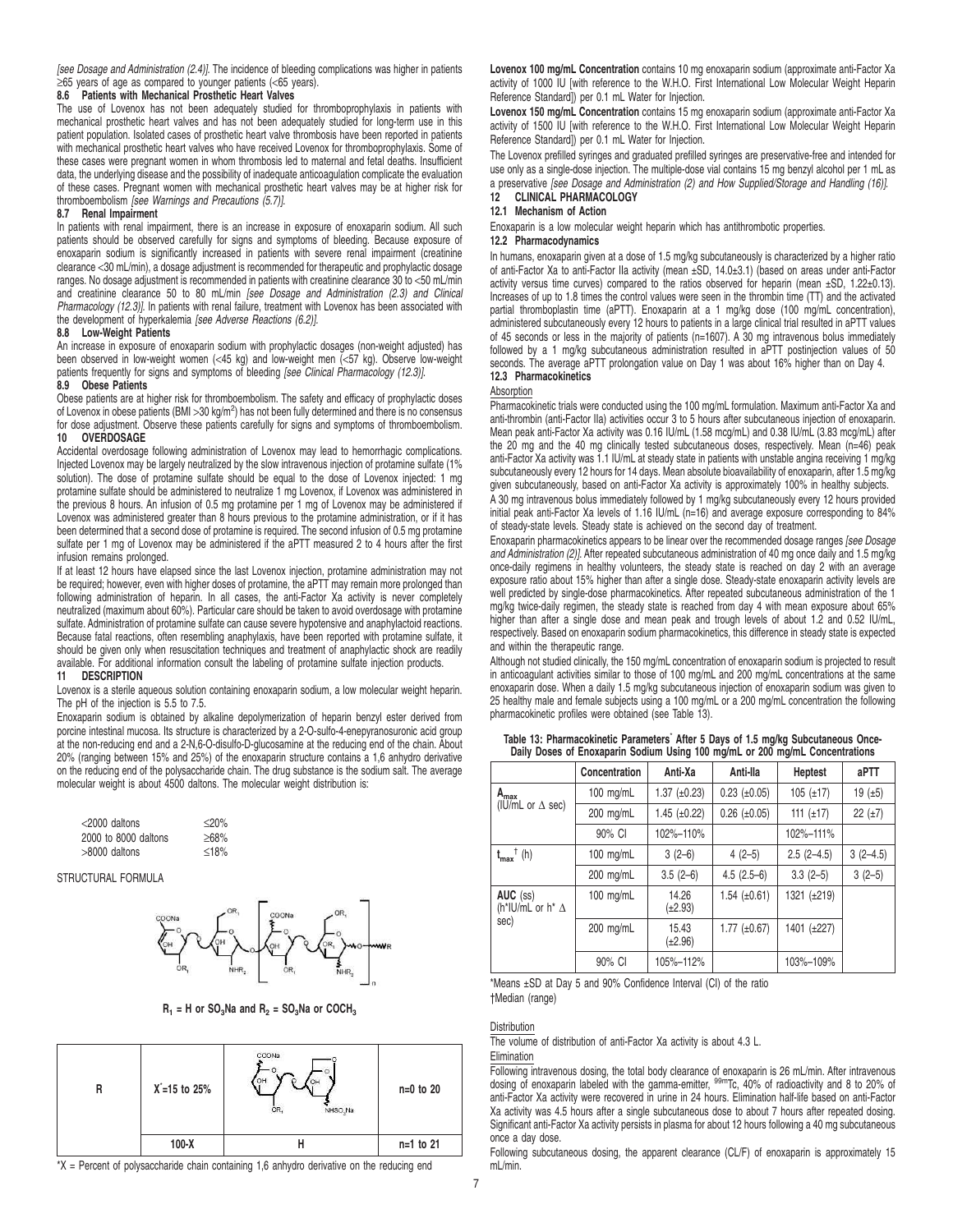## Metabolism

Enoxaparin sodium is primarily metabolized in the liver by desulfation and/or depolymerization to lower molecular weight species with much reduced biological potency. Renal clearance of active fragments represents about 10% of the administered dose and total renal excretion of active and non-active fragments 40% of the dose.

## Special Populations

Gender

Apparent clearance and A<sub>max</sub> derived from anti-Factor Xa values following single subcutaneous dosing (40 mg and 60 mg) were slightly higher in males than in females. The source of the gender difference in these parameters has not been conclusively identified; however, body weight may be a contributing factor.

**Geriatric** 

Apparent clearance and  $A_{max}$  derived from anti-Factor Xa values following single and multiple subcutaneous dosing in geriatric subjects were close to those observed in young subjects. Following once a day subcutaneous dosing of 40 mg enoxaparin, the Day 10 mean area under anti-Factor Xa activity versus time curve (AUC) was approximately 15% greater than the mean Day 1 AUC value [see Dosage and Administration (2.4) and Use in Specific Populations (8.5)].

### Renal impairment

A linear relationship between anti-Factor Xa plasma clearance and creatinine clearance at steady state has been observed, which indicates decreased clearance of enoxaparin sodium in patients with reduced renal function. Anti-Factor Xa exposure represented by AUC, at steady state, is marginally increased in patients with creatinine clearance 50 to 80 mL/min and patients with creatinine clearance 30 to <50 mL/min after repeated subcutaneous 40 mg once-daily doses. In patients with severe renal impairment (creatinine clearance <30 mL/min), the AUC at steady state is significantly increased on average by 65% after repeated subcutaneous 40 mg once-daily doses [see Dosage and Administration (2.3) and Use in Specific Populations (8.7)].

## Hemodialysis

In a single study, elimination rate appeared similar but AUC was two-fold higher than control population, after a single 0.25 or 0.5 mg/kg intravenous dose.

### Hepatic impairment

Studies with Lovenox in patients with hepatic impairment have not been conducted and the impact of hepatic impairment on the exposure to enoxaparin is unknown.

#### Weight

After repeated subcutaneous 1.5 mg/kg once-daily dosing, mean AUC of anti-Factor Xa activity is marginally higher at steady state in obese healthy volunteers (BMI 30-48 kg/m<sup>2</sup>) compared to non-obese control subjects, while  $A_{max}$  is not increased.

When non–weight-adjusted dosing was administered, it was found after a single-subcutaneous 40 mg dose, that anti-Factor Xa exposure is 52% higher in low-weight women (<45 kg) and 27% higher in low-weight men (<57 kg) when compared to normal weight control subjects [see Use in Specific Populations (8.8)].

## Pharmacokinetic Interaction

No pharmacokinetic interaction was observed between Lovenox and thrombolytics when administered concomitantly.

### **13 NONCLINICAL TOXICOLOGY**

### **13.1 Carcinogenesis, Mutagenesis, Impairment of Fertility**

No long-term studies in animals have been performed to evaluate the carcinogenic potential of enoxaparin. Enoxaparin was not mutagenic in in vitro tests, including the Ames test, mouse lymphoma cell forward mutation test, and human lymphocyte chromosomal aberration test, and the in vivo rat bone marrow chromosomal aberration test. Enoxaparin was found to have no effect on fertility or reproductive performance of male and female rats at subcutaneous doses up to 20 mg/kg/day or 141 mg/m<sup>2</sup>/day. The maximum human dose in clinical trials was 2.0 mg/kg/day or 78 mg/m<sup>2</sup>/day (for an average body weight of 70 kg, height of 170 cm, and body surface area of 1.8 m<sup>2</sup>).

## **13.2 Animal Toxicology and/or Pharmacology**

A single subcutaneous dose of 46.4 mg/kg enoxaparin was lethal to rats. The symptoms of acute toxicity were ataxia, decreased motility, dyspnea, cyanosis, and coma.

## **13.3 Reproductive and Developmental Toxicology**

Teratology studies have been conducted in pregnant rats and rabbits at subcutaneous doses of enoxaparin up to 30 mg/kg/day corresponding to 211 mg/m<sup>2</sup>/day and 410 mg/m<sup>2</sup>/day in rats and rabbits respectively. There was no evidence of teratogenic effects or fetotoxicity due to enoxaparin.

## **14 CLINICAL STUDIES**

### **14.1 Prophylaxis of Deep Vein Thrombosis following Abdominal Surgery in Patients at Risk for Thromboembolic Complications**

Abdominal surgery patients at risk include those who are over 40 years of age, obese, undergoing surgery under general anesthesia lasting longer than 30 minutes or who have additional risk factors such as malignancy or a history of deep vein thrombosis (DVT) or pulmonary embolism (PE).

In a double-blind, parallel group study of patients undergoing elective cancer surgery of the gastrointestinal, urological, or gynecological tract, a total of 1116 patients were enrolled in the study, and 1115 patients were treated. Patients ranged in age from 32 to 97 years (mean age 67 years) with 52.7% men and 47.3% women. Patients were 98% Caucasian, 1.1% Black, 0.4% Asian and 0.4% others. Lovenox 40 mg subcutaneously, administered once a day, beginning 2 hours prior to surgery and continuing for a maximum of 12 days after surgery, was comparable to heparin 5000 U every 8 hours subcutaneously in reducing the risk of DVT. The efficacy data are provided below (see Table 14).

**Table 14: Efficacy of Lovenox in the Prophylaxis of Deep Vein Thrombosis Following Abdominal Surgery**

|                                        | <b>Dosing Regimen</b>                               |                                                    |  |  |  |  |  |
|----------------------------------------|-----------------------------------------------------|----------------------------------------------------|--|--|--|--|--|
| Indication                             | Lovenox<br>40 mg daily<br>subcutaneously<br>$n$ (%) | Heparin<br>5000 U q8h<br>subcutaneously<br>$n$ (%) |  |  |  |  |  |
| All Treated Abdominal Surgery Patients | 555 (100)                                           | 560 (100)                                          |  |  |  |  |  |
| <b>Treatment Failures</b>              |                                                     |                                                    |  |  |  |  |  |
| Total VTE <sup>*</sup> (%)             | $56(10.1)$<br>(95% CI <sup>†</sup> : 8 to 13)       | 63 (11.3)<br>(95% Cl: 9 to 14)                     |  |  |  |  |  |
| DVT Only $(\%)$                        | 54 (9.7)<br>(95% CI: 7 to 12)                       | 61(10.9)<br>(95% CI: 8 to 13)                      |  |  |  |  |  |

\*VTE = Venous thromboembolic events which included DVT, PE, and death considered to be thromboembolic in origin

†CI = Confidence Interval

In a second double-blind, parallel group study, Lovenox 40 mg subcutaneously once a day was compared to heparin 5000 U every 8 hours subcutaneously in patients undergoing colorectal surgery (one-third with cancer). A total of 1347 patients were randomized in the study and all patients were treated. Patients ranged in age from 18 to 92 years (mean age 50.1 years) with 54.2% men and 45.8% women. Treatment was initiated approximately 2 hours prior to surgery and continued for approximately 7 to 10 days after surgery. The efficacy data are provided below (see Table 15).

| Table 15: Efficacy of Lovenox in the Prophylaxis of Deep Vein Thrombosis Following |                           |  |  |
|------------------------------------------------------------------------------------|---------------------------|--|--|
|                                                                                    | <b>Colorectal Surgery</b> |  |  |

|                                            | <b>Dosing Regimen</b>                             |                                                        |  |  |  |  |  |  |
|--------------------------------------------|---------------------------------------------------|--------------------------------------------------------|--|--|--|--|--|--|
| Indication                                 | Lovenox<br>40 mg daily<br>subcutaneously<br>n (%) | Heparin<br>5000 U g8h<br>subcutaneously<br>$n$ (%)     |  |  |  |  |  |  |
| All Treated Colorectal Surgery<br>Patients | 673 (100)                                         | 674 (100)                                              |  |  |  |  |  |  |
| <b>Treatment Failures</b>                  |                                                   |                                                        |  |  |  |  |  |  |
| Total VTE <sup>*</sup> (%)                 | $48$ (7.1)<br>(95% CI <sup>†</sup> : 5 to 9)      | 45 (6.7)<br>$(95\% \text{ C}$ $\cdot 5 \text{ to } 9)$ |  |  |  |  |  |  |
| DVT Only (%)                               | 47 (7.0)<br>(95% CI: 5 to 9)                      | 44 (6.5)<br>(95% CI: 5 to 8)                           |  |  |  |  |  |  |

\*VTE = Venous thromboembolic events which included DVT, PE, and death considered to be thromboembolic in origin

†CI = Confidence Interval

## **14.2 Prophylaxis of Deep Vein Thrombosis following Hip or Knee Replacement Surgery**

Lovenox has been shown to reduce the risk of postoperative deep vein thrombosis (DVT) following hip or knee replacement surgery.

In a double-blind study, Lovenox 30 mg every 12 hours subcutaneously was compared to placebo in patients with hip replacement. A total of 100 patients were randomized in the study and all patients were treated. Patients ranged in age from 41 to 84 years (mean age 67.1 years) with 45% men and 55% women. After hemostasis was established, treatment was initiated 12 to 24 hours after surgery and was continued for 10 to 14 days after surgery. The efficacy data are provided below (see Table 16).

### **Table 16: Efficacy of Lovenox in the Prophylaxis of Deep Vein Thrombosis Following Hip Replacement Surgery**

|                                      | <b>Dosing Regimen</b>                                   |                                           |
|--------------------------------------|---------------------------------------------------------|-------------------------------------------|
| Indication                           | Lovenox<br>$30$ mg q $12h$<br>subcutaneously<br>$n$ (%) | Placebo<br>g12h subcutaneously<br>$n$ (%) |
| All Treated Hip Replacement Patients | 50 (100)                                                | 50 (100)                                  |
| <b>Treatment Failures</b>            |                                                         |                                           |
| Total DVT (%)                        | 5(10)                                                   | 23 (46)                                   |
| Proximal DVT (%)                     | 1 (2)†                                                  | 11 (22)                                   |

 $*$ p value versus placebo = 0.0002

†p value versus placebo = 0.0134

A double-blind, multicenter study compared three dosing regimens of Lovenox in patients with hip replacement. A total of 572 patients were randomized in the study and 568 patients were treated. Patients ranged in age from 31 to 88 years (mean age 64.7 years) with 63% men and 37% women. Patients were 93% Caucasian, 6% Black, <1% Asian, and 1% others. Treatment was initiated within two days after surgery and was continued for 7 to 11 days after surgery. The efficacy data are provided below (see Table 17).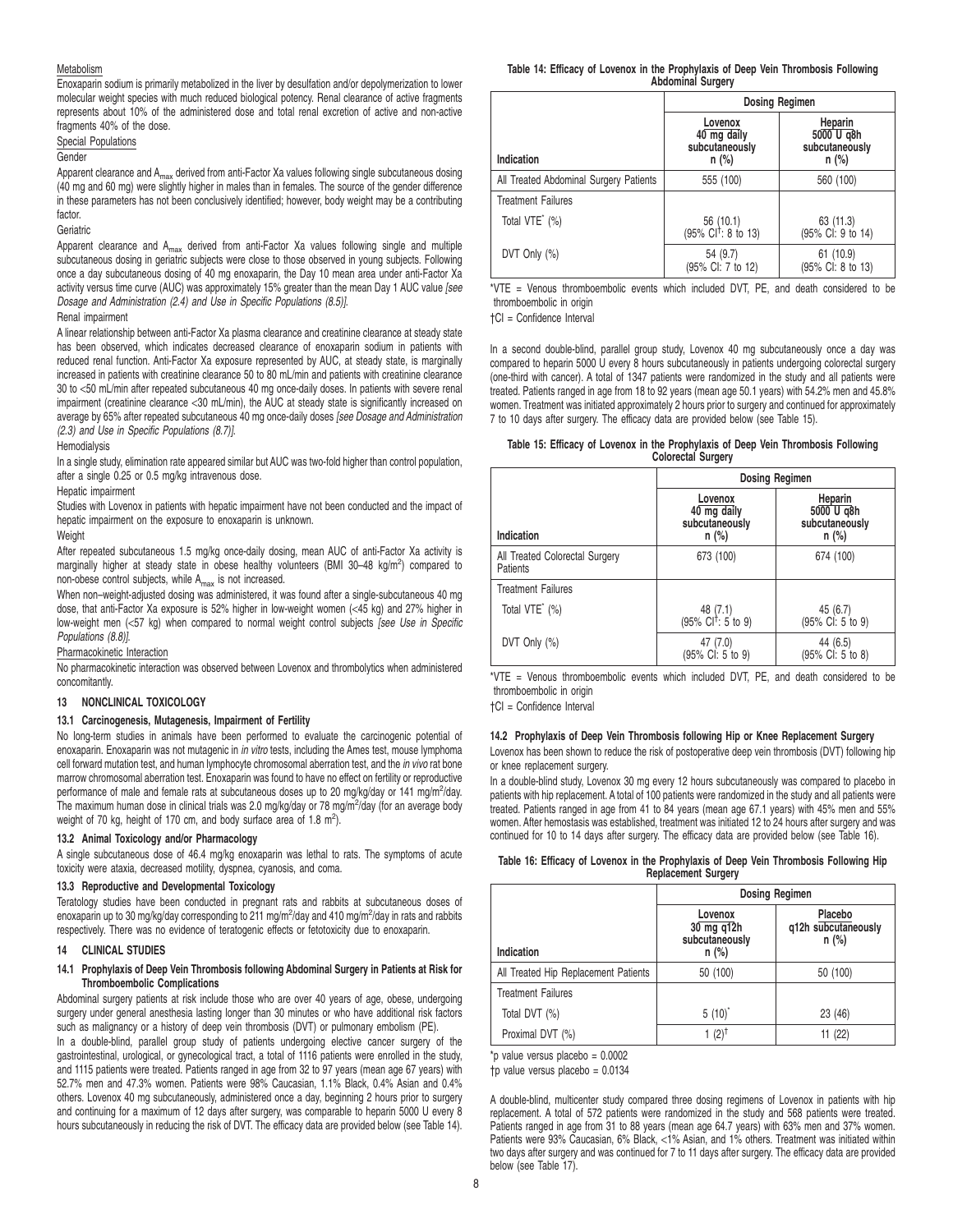|  |  |                            |  | Table 17: Efficacy of Lovenox in the Prophylaxis of Deep Vein Thrombosis Following Hip |  |
|--|--|----------------------------|--|----------------------------------------------------------------------------------------|--|
|  |  | <b>Replacement Surgery</b> |  |                                                                                        |  |

|                                                | <b>Dosing Regimen</b>                    |                                         |                                          |  |  |  |  |  |  |  |
|------------------------------------------------|------------------------------------------|-----------------------------------------|------------------------------------------|--|--|--|--|--|--|--|
| Indication                                     | 10 mg daily<br>subcutaneously<br>$n$ (%) | 30 mg q12h<br>subcutaneously<br>$n$ (%) | 40 mg daily<br>subcutaneously<br>$n$ (%) |  |  |  |  |  |  |  |
| All Treated Hip<br><b>Replacement Patients</b> | 161 (100)                                | 208 (100)                               | 199 (100)                                |  |  |  |  |  |  |  |
| <b>Treatment Failures</b>                      |                                          |                                         |                                          |  |  |  |  |  |  |  |
| Total DVT (%)                                  | 40 (25)                                  | $22(11)^{4}$                            | 27(14)                                   |  |  |  |  |  |  |  |
| Proximal DVT (%)                               | 17 (11)                                  | $8(4)^{1}$                              | 9(5)                                     |  |  |  |  |  |  |  |

 $*$ p value versus Lovenox 10 mg once a day = 0.0008

†p value versus Lovenox 10 mg once a day = 0.0168

There was no significant difference between the 30 mg every 12 hours and 40 mg once a day regimens. In a double-blind study, Lovenox 30 mg every 12 hours subcutaneously was compared to placebo in patients undergoing knee replacement surgery. A total of 132 patients were randomized in the study and 131 patients were treated, of which 99 had total knee replacement and 32 had either unicompartmental knee replacement or tibial osteotomy. The 99 patients with total knee replacement ranged in age from 42 to 85 years (mean age 70.2 years) with 36.4% men and 63.6% women. After hemostasis was established, treatment was initiated 12 to 24 hours after surgery and was continued up to 15 days after surgery. The incidence of proximal and total DVT after surgery was significantly lower for Lovenox compared to placebo. The efficacy data are provided below (see Table 18).

**Table 18: Efficacy of Lovenox in the Prophylaxis of Deep Vein Thrombosis Following Total Knee Replacement Surgery**

|                                                | <b>Dosing Regimen</b>                              |                                           |  |  |  |  |  |
|------------------------------------------------|----------------------------------------------------|-------------------------------------------|--|--|--|--|--|
| Indication                                     | Lovenox<br>30 mg q12h<br>subcutaneously<br>$n$ (%) | Placebo<br>q12h subcutaneously<br>$n$ (%) |  |  |  |  |  |
| All Treated Total Knee Replacement<br>Patients | 47 (100)                                           | 52 (100)                                  |  |  |  |  |  |
| <b>Treatment Failures</b>                      |                                                    |                                           |  |  |  |  |  |
| Total DVT (%)                                  | $5(11)^{2}$<br>(95% Cl <sup>†</sup> : 1 to 21)     | 32(62)<br>(95% CI: 47 to 76)              |  |  |  |  |  |
| Proximal DVT (%)                               | $(95\% \text{ Upper CL}^{\$}; 5)$                  | 7 (13)<br>(95% CI: 3 to 24)               |  |  |  |  |  |

 $*$ p value versus placebo = 0.0001

†CI = Confidence Interval

‡p value versus placebo = 0.013

§CL = Confidence Limit

Additionally, in an open-label, parallel group, randomized clinical study, Lovenox 30 mg every 12 hours subcutaneously in patients undergoing elective knee replacement surgery was compared to heparin 5000 U every 8 hours subcutaneously. A total of 453 patients were randomized in the study and all were treated. Patients ranged in age from 38 to 90 years (mean age 68.5 years) with 43.7% men and 56.3% women. Patients were 92.5% Caucasian, 5.3% Black, and 0.6% others. Treatment was initiated after surgery and continued up to 14 days. The incidence of deep vein thrombosis was lower for Lovenox compared to heparin.

Extended Prophylaxis of Deep Vein Thrombosis Following Hip Replacement Surgery: In a study of extended prophylaxis for patients undergoing hip replacement surgery, patients were treated, while hospitalized, with Lovenox 40 mg subcutaneously, initiated up to 12 hours prior to surgery for the prophylaxis of postoperative DVT. At the end of the peri-operative period, all patients underwent bilateral venography. In a double-blind design, those patients with no venous thromboembolic disease were randomized to a post-discharge regimen of either Lovenox 40 mg (n=90) once a day subcutaneously or to placebo (n=89) for 3 weeks. A total of 179 patients were randomized in the double-blind phase of the study and all patients were treated. Patients ranged in age from 47 to 87 years (mean age 69.4 years) with 57% men and 43% women. In this population of patients, the incidence of DVT during extended prophylaxis was significantly lower for Lovenox compared to placebo. The efficacy data are provided below (see Table 19).

**Table 19: Efficacy of Lovenox in the Extended Prophylaxis of Deep Vein Thrombosis Following Hip Replacement Surgery**

|                                              |                                                     | Post-discharge Dosing Regimen              |  |  |  |  |  |
|----------------------------------------------|-----------------------------------------------------|--------------------------------------------|--|--|--|--|--|
| Indication (Post Discharge)                  | Lovenox<br>40 mg daily<br>subcutaneously<br>$n$ (%) | Placebo<br>daily subcutaneously<br>$n$ (%) |  |  |  |  |  |
| All Treated Extended Prophylaxis<br>Patients | 90 (100)                                            | 89 (100)                                   |  |  |  |  |  |
| <b>Treatment Failures</b>                    |                                                     |                                            |  |  |  |  |  |
| Total DVT (%)                                | $6(7)^{6}$<br>(95% CI <sup>†</sup> : 3 to 14)       | 18 (20)<br>(95% CI: 12 to 30)              |  |  |  |  |  |

|  | Table 19: Efficacy of Lovenox in the Extended Prophylaxis of Deep Vein Thrombosis |  |  |  |  |
|--|-----------------------------------------------------------------------------------|--|--|--|--|
|  | Following Hip Replacement Surgery (continued)                                     |  |  |  |  |

|                             | Post-discharge Dosing Regimen                       |                                            |  |  |  |  |
|-----------------------------|-----------------------------------------------------|--------------------------------------------|--|--|--|--|
| Indication (Post Discharge) | Lovenox<br>40 mg daily<br>subcutaneously<br>$n$ (%) | Placebo<br>daily subcutaneously<br>$n$ (%) |  |  |  |  |
| Proximal DVT (%)            | $5(6)^{\ddagger}$<br>(95% CI: 2 to 13)              | 7 (8)<br>(95% CI: 3 to 16)                 |  |  |  |  |

\*p value versus placebo =  $0.008$ 

†CI= Confidence Interval

 $\text{\text{t}}$  value versus placebo = 0.537

In a second study, patients undergoing hip replacement surgery were treated, while hospitalized, with Lovenox 40 mg subcutaneously, initiated up to 12 hours prior to surgery. All patients were examined for clinical signs and symptoms of venous thromboembolic (VTE) disease. In a double-blind design, patients without clinical signs and symptoms of VTE disease were randomized to a post-discharge regimen of either Lovenox 40 mg (n=131) once a day subcutaneously or to placebo (n=131) for 3 weeks. A total of 262 patients were randomized in the study double-blind phase and all patients were treated. Patients ranged in age from 44 to 87 years (mean age 68.5 years) with 43.1% men and 56.9% women. Similar to the first study the incidence of DVT during extended prophylaxis was significantly lower for Lovenox compared to placebo, with a statistically significant difference in both total DVT (Lovenox 21 [16%] versus placebo 45 [34%]; p=0.001) and proximal DVT (Lovenox 8 [6%] versus placebo 28 [21%]; p=<0.001).

### **14.3 Prophylaxis of Deep Vein Thrombosis in Medical Patients with Severely Restricted Mobility during Acute Illness**

In a double blind multicenter, parallel group study, Lovenox 20 mg or 40 mg once a day subcutaneously was compared to placebo in the prophylaxis of deep vein thrombosis (DVT) in medical patients with severely restricted mobility during acute illness (defined as walking distance of <10 meters for ≤3 days). This study included patients with heart failure (NYHA Class III or IV); acute respiratory failure or complicated chronic respiratory insufficiency (not requiring ventilatory support): acute infection (excluding septic shock); or acute rheumatic disorder (acute lumbar or sciatic pain, vertebral compression [due to osteoporosis or tumor], acute arthritic episodes of the lower extremities). A total of 1102 patients were enrolled in the study, and 1073 patients were treated. Patients ranged in age from 40 to 97 years (mean age 73 years) with equal proportions of men and women. Treatment continued for a maximum of 14 days (median duration 7 days). When given at a dose of 40 mg once a day subcutaneously, Lovenox significantly reduced the incidence of DVT as compared to placebo. The efficacy data are provided below (see Table 20).

|                                                                       | <b>Dosing Regimen</b>                         |                                               |                                                     |  |  |  |  |  |  |  |
|-----------------------------------------------------------------------|-----------------------------------------------|-----------------------------------------------|-----------------------------------------------------|--|--|--|--|--|--|--|
|                                                                       | Lovenox<br>20 mg daily<br>subcutaneously      | Lovenox<br>40 mg daily<br>subcutaneously      | Placebo                                             |  |  |  |  |  |  |  |
| Indication                                                            | n (%)                                         | $n$ (%)                                       | $n$ (%)                                             |  |  |  |  |  |  |  |
| All Treated Medical<br><b>Patients During Acute</b><br><b>Illness</b> | 351 (100)                                     | 360 (100)                                     | 362 (100)                                           |  |  |  |  |  |  |  |
| Treatment Failure <sup>®</sup>                                        |                                               |                                               |                                                     |  |  |  |  |  |  |  |
| Total $VTE^{\dagger}$ (%)                                             | 43 (12.3)                                     | 16(4.4)                                       | 43 (11.9)                                           |  |  |  |  |  |  |  |
| Total DVT (%)                                                         | 43 (12.3)<br>(95% C <sup>#</sup> 8.8 to 15.7) | $16(4.4)$<br>(95% Cl <sup>‡</sup> 2.3 to 6.6) | $(95\% \text{ C}l^{\ddagger} 8.1 \text{ to } 14.6)$ |  |  |  |  |  |  |  |
| Proximal DVT (%)                                                      | 13(3.7)                                       | 5(1.4)                                        | 14 (3.9)                                            |  |  |  |  |  |  |  |

**Table 20: Efficacy of Lovenox in the Prophylaxis of Deep Vein Thrombosis in Medical Patients with Severely Restricted Mobility during Acute Illness**

\*Treatment failures during therapy, between Days 1 and 14

†VTE = Venous thromboembolic events which included DVT, PE, and death considered to be thromboembolic in origin

‡CI = Confidence Interval

At approximately 3 months following enrollment, the incidence of venous thromboembolism remained lower in the Lovenox 40 mg treatment group versus the placebo treatment group.

**14.4 Treatment of Deep Vein Thrombosis with or without Pulmonary Embolism**

In a multicenter, parallel group study, 900 patients with acute lower extremity deep vein thrombosis (DVT) with or without pulmonary embolism (PE) were randomized to an inpatient (hospital) treatment of either (i) Lovenox 1.5 mg/kg once a day subcutaneously, (ii) Lovenox 1 mg/kg every 12 hours subcutaneously, or (iii) heparin intravenous bolus (5000 IU) followed by a continuous infusion (administered to achieve an aPTT of 55 to 85 seconds). A total of 900 patients were randomized in the study and all patients were treated. Patients ranged in age from 18 to 92 years (mean age 60.7 years) with 54.7% men and 45.3% women. All patients also received warfarin sodium (dose adjusted according to PT to achieve an International Normalization Ratio [INR] of 2.0 to 3.0), commencing within 72 hours of initiation of Lovenox or standard heparin therapy, and continuing for 90 days. Lovenox or standard heparin therapy was administered for a minimum of 5 days and until the targeted warfarin sodium INR was achieved. Both Lovenox regimens were equivalent to standard heparin therapy in reducing the risk of recurrent venous thromboembolism (DVT and/or PE). The efficacy data are provided below (see Table 21).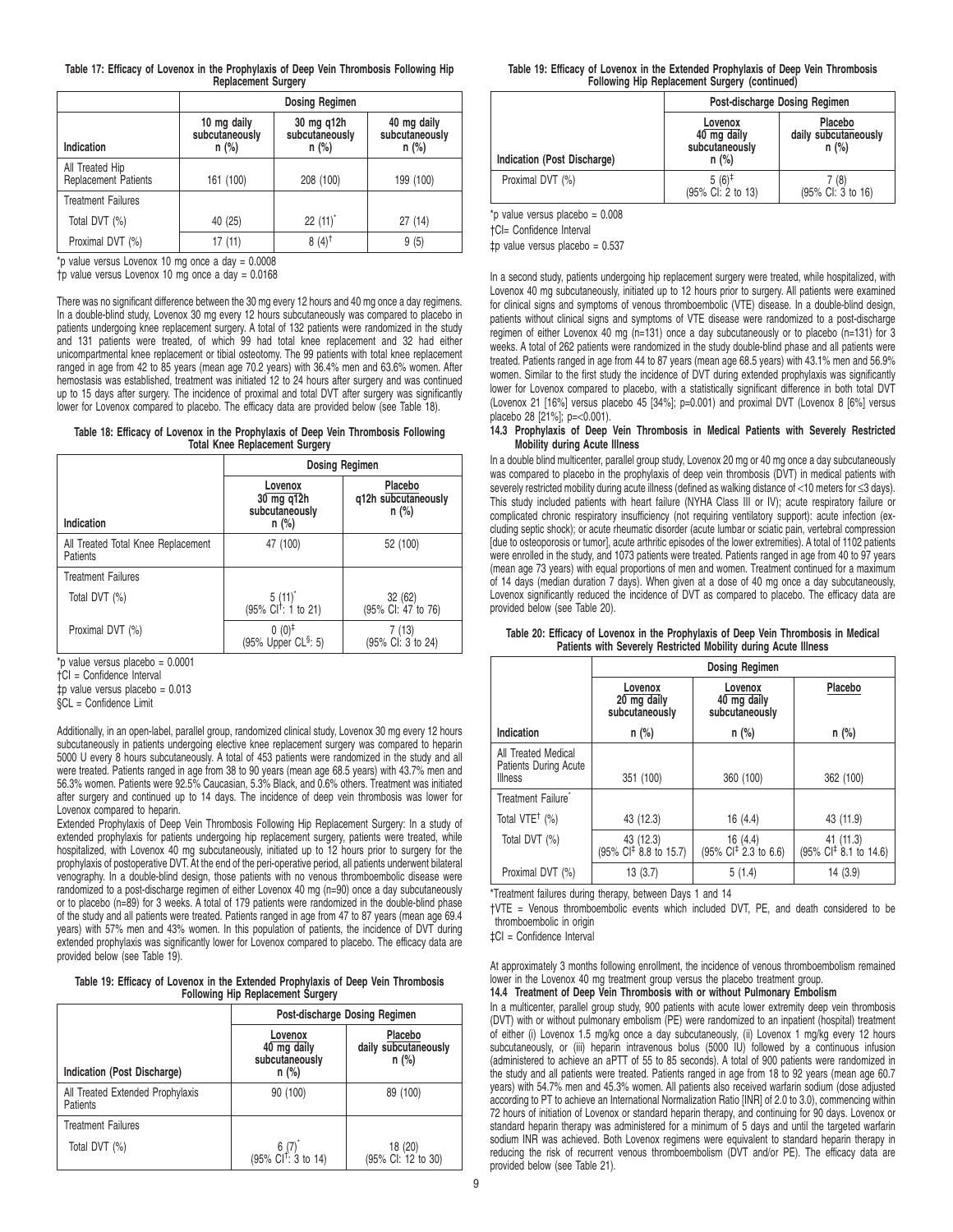|  |  |  |                           |  | Table 21: Efficacy of Lovenox in Treatment of Deep Vein Thrombosis with or without |  |  |
|--|--|--|---------------------------|--|------------------------------------------------------------------------------------|--|--|
|  |  |  | <b>Pulmonary Embolism</b> |  |                                                                                    |  |  |

|                                                | Dosing Regimen                                                                            |                     |                                                    |  |  |  |
|------------------------------------------------|-------------------------------------------------------------------------------------------|---------------------|----------------------------------------------------|--|--|--|
|                                                | Lovenox<br>Lovenox<br>1.5 mg/kg daily<br>1 mg/kg q12h<br>subcutaneously<br>subcutaneously |                     | Heparin<br>aPTT Adjusted<br>Intravenous<br>Therapy |  |  |  |
| Indication                                     | $n$ (%)                                                                                   | $n$ (%)             | n (%)                                              |  |  |  |
| All Treated DVT Patients<br>with or without PE | 298 (100)                                                                                 | 312 (100)           | 290 (100)                                          |  |  |  |
| Patient Outcome                                |                                                                                           |                     |                                                    |  |  |  |
| Total VTE <sup>†</sup> (%)                     | $13(4.4)^{\ddagger}$                                                                      | $9(2.9)^{\ddagger}$ | 12(4.1)                                            |  |  |  |
| DVT Only $(\%)$                                | 11(3.7)                                                                                   | 7(2.2)              | 8(2.8)                                             |  |  |  |
| Proximal DVT (%)                               | 9(3.0)                                                                                    | 6(1.9)              | 7(2.4)                                             |  |  |  |
| PE (%)                                         | 2(0.7)                                                                                    | 2(0.6)              | 4(1.4)                                             |  |  |  |

\*All patients were also treated with warfarin sodium commencing within 72 hours of Lovenox or standard heparin therapy.

†VTE = venous thromboembolic event (DVT and/or PE)

‡The 95% Confidence Intervals for the treatment differences for total VTE were:

Lovenox once a day versus heparin (-3.0 to 3.5)

Lovenox every 12 hours versus heparin (-4.2 to 1.7)

Similarly, in a multicenter, open-label, parallel group study, patients with acute proximal DVT were randomized to Lovenox or heparin. Patients who could not receive outpatient therapy were excluded from entering the study. Outpatient exclusion criteria included the following: inability to receive outpatient heparin therapy because of associated comorbid conditions or potential for non-compliance and inability to attend follow-up visits as an outpatient because of geographic inaccessibility. Eligible patients could be treated in the hospital, but ONLY Lovenox patients were permitted to go home on therapy (72%). A total of 501 patients were randomized in the study and all patients were treated. Patients ranged in age from 19 to 96 years (mean age 57.8 years) with 60.5% men and 39.5% women. Patients were randomized to either Lovenox 1 mg/kg every 12 hours subcutaneously or heparin intravenous bolus (5000 IU) followed by a continuous infusion administered to achieve an aPTT of 60 to 85 seconds (in-patient treatment). All patients also received warfarin sodium as described in the previous study. Lovenox or standard heparin therapy was administered for a minimum of 5 days. Lovenox was equivalent to standard heparin therapy in reducing the risk of recurrent venous thromboembolism. The efficacy data are provided below (see Table 22).

#### **Table 22: Efficacy of Lovenox in Treatment of Deep Vein Thrombosis**

|                                               | Dosing Regimen                            |                                                        |  |  |  |
|-----------------------------------------------|-------------------------------------------|--------------------------------------------------------|--|--|--|
|                                               | Lovenox<br>1 mg/kg q12h<br>subcutaneously | Heparin<br>aPTT Adjusted<br><b>Intravenous Therapy</b> |  |  |  |
| Indication                                    | $n$ (%)                                   | n (%)                                                  |  |  |  |
| All Treated DVT Patients                      | 247 (100)                                 | 254 (100)                                              |  |  |  |
| Patient Outcome                               |                                           |                                                        |  |  |  |
| Total VTE <sup><math>\dagger</math></sup> (%) | 13 $(5.3)^{\ddagger}$                     | 17(6.7)                                                |  |  |  |
| DVT Only (%)                                  | 11 $(4.5)$                                | 14(5.5)                                                |  |  |  |
| Proximal DVT (%)                              | 10(4.0)                                   | 12 (4.7)                                               |  |  |  |
| PE (%)                                        | 2(0.8)                                    | 3(1.2)                                                 |  |  |  |

\*All patients were also treated with warfarin sodium commencing on the evening of the second day of Lovenox or standard heparin therapy.

†VTE = venous thromboembolic event (deep vein thrombosis [DVT] and/or pulmonary embolism [PE]). ‡The 95% Confidence Intervals for the treatment difference for total VTE was: Lovenox versus heparin (-5.6 to 2.7).

## **14.5 Prophylaxis of Ischemic Complications in Unstable Angina and Non–Q-Wave Myocardial Infarction**

In a multicenter, double-blind, parallel group study, patients who recently experienced unstable angina or non–Q-wave myocardial infarction were randomized to either Lovenox 1 mg/kg every 12 hours subcutaneously or heparin intravenous bolus (5000 U) followed by a continuous infusion (adjusted to achieve an aPTT of 55 to 85 seconds). A total of 3171 patients were enrolled in the study, and 3107 patients were treated. Patients ranged in age from 25 to 94 years (median age 64 years), with 33.4% of patients female and 66.6% male. Race was distributed as follows: 89.8% Caucasian, 4.8% Black, 2.0% Asian, and 3.5% other. **All** patients were also treated with aspirin 100 to 325 mg per day. Treatment was initiated within 24 hours of the event and continued until clinical stabilization, revascularization procedures, or hospital discharge, with a maximal duration of 8 days of therapy. The combined incidence of the triple endpoint of death, myocardial infarction, or recurrent angina was lower for Lovenox compared with heparin therapy at 14 days after initiation of treatment. The lower incidence of the triple endpoint was sustained up to 30 days after initiation of treatment. These results were observed in an analysis of both all-randomized and all-treated patients. The efficacy data are provided below (see Table 23).

| Table 23: Efficacy of Lovenox in the Prophylaxis of Ischemic Complications in Unstable |
|----------------------------------------------------------------------------------------|
| Angina and Non–Q-Wave Myocardial Infarction (combined endpoint of death, myocardial    |
| infarction, or recurrent angina)                                                       |

|                                                                     | Dosing Regimen <sup>*</sup>                                                                          |            |                     |         |
|---------------------------------------------------------------------|------------------------------------------------------------------------------------------------------|------------|---------------------|---------|
|                                                                     | Heparin<br>Lovenox<br>aPTT Adjusted<br>1 mg/kg g12h<br>subcutaneous<br><b>Intravenous</b><br>Therapy |            | Reduction<br>$(\%)$ | p Value |
| Indication                                                          | n (%)                                                                                                | $n$ (%)    |                     |         |
| All Treated Unstable<br>Angina and Non-Q-Wave<br><b>MI</b> Patients | 1578 (100)                                                                                           | 1529 (100) |                     |         |
| Time point <sup>†</sup>                                             |                                                                                                      |            |                     |         |
| 48 Hours                                                            | 96(6.1)                                                                                              | 112 (7.3)  | 1.2                 | 0.120   |
| 14 Days                                                             | 261 (16.5)                                                                                           | 303 (19.8) | 3.3                 | 0.017   |
| 30 Days                                                             | 313 (19.8)                                                                                           | 358 (23.4) | 3.6                 | 0.014   |

\*All patients were also treated with aspirin 100 to 325 mg per day.

†Evaluation time points are after initiation of treatment. Therapy continued for up to 8 days (median duration of 2.6 days).

The combined incidence of death or myocardial infarction at all time points was lower for Lovenox compared to standard heparin therapy, but did not achieve statistical significance. The efficacy data are provided below (see Table 24).

#### **Table 24: Efficacy of Lovenox in the Prophylaxis of Ischemic Complications in Unstable Angina and Non–Q-Wave Myocardial Infarction (Combined endpoint of death or myocardial infarction)**

|                                                              | Dosing Regimen <sup>®</sup>                                                                              |            |                  |         |
|--------------------------------------------------------------|----------------------------------------------------------------------------------------------------------|------------|------------------|---------|
|                                                              | Heparin<br>Lovenox<br>aPTT Adjusted<br>1 $mg/kg$ q12h<br>subcutaneously<br><b>Intravenous</b><br>Therapy |            | Reduction<br>(%) | p Value |
| Indication                                                   | $n$ (%)                                                                                                  | n (%)      |                  |         |
| All Treated Unstable<br>Angina and Non-Q-Wave<br>MI Patients | 1578 (100)                                                                                               | 1529 (100) |                  |         |
| Time point <sup>†</sup>                                      |                                                                                                          |            |                  |         |
| 48 Hours                                                     | 16(1.0)                                                                                                  | 20(1.3)    | 0.3              | 0.126   |
| 14 Days                                                      | 76 (4.8)                                                                                                 | 93(6.1)    | 1.3              | 0.115   |
| 30 Days                                                      | 96(6.1)                                                                                                  | 118(7.7)   | 1.6              | 0.069   |

\*All patients were also treated with aspirin 100 to 325 mg per day.

†Evaluation time points are after initiation of treatment. Therapy continued for up to 8 days (median duration of 2.6 days).

In a survey one year following treatment, with information available for 92% of enrolled patients, the combined incidence of death, myocardial infarction, or recurrent angina remained lower for Lovenox versus heparin (32.0% vs 35.7%).

Urgent revascularization procedures were performed less frequently in the Lovenox group as compared to the heparin group,  $6.3\%$  compared to  $8.2\%$  at 30 days ( $p=0.047$ ).

**14.6 Treatment of Acute ST-Segment Elevation Myocardial Infarction**

In a multicenter, double-blind, double-dummy, parallel-group study, patients with acute ST-segment elevation myocardial infarction (STEMI) who were to be hospitalized within 6 hours of onset and were eligible to receive fibrinolytic therapy were randomized in a 1:1 ratio to receive either Lovenox or unfractionated heparin.

Study medication was initiated between 15 minutes before and 30 minutes after the initiation of fibrinolytic therapy. Unfractionated heparin was administered beginning with an intravenous bolus of 60 U/kg (maximum 4000 U) and followed with an infusion of 12 U/kg per hour (initial maximum 1000 U per hour) that was adjusted to maintain an aPTT of 1.5 to 2 times the control value. The intravenous infusion was to be given for at least 48 hours. The Lovenox dosing strategy was adjusted according to the patient's age and renal function. For patients younger than 75 years of age, Lovenox was given as a single 30 mg intravenous bolus plus a 1 mg/kg subcutaneous dose followed by a subcutaneous injection of 1 mg/kg every 12 hours. For patients at least 75 years of age, the intravenous bolus was not given and the subcutaneous dose was reduced to 0.75 mg/kg every 12 hours. For patients with severe renal insufficiency (estimated creatinine clearance of less than 30 mL per minute), the dose was to be modified to 1 mg/kg every 24 hours. The subcutaneous injections of Lovenox were given until hospital discharge or for a maximum of eight days (whichever came first). The mean treatment duration for Lovenox was 6.6 days. The mean treatment duration of unfractionated heparin was 54 hours.

When percutaneous coronary intervention was performed during study medication period, patients received antithrombotic support with blinded study drug. For patients on Lovenox, the PCI was to be performed on Lovenox (no switch) using the regimen established in previous studies, i.e. no additional dosing, if the last subcutaneous administration was less than 8 hours before balloon inflation, intravenous bolus of 0.3 mg/kg Lovenox if the last subcutaneous administration was more than 8 hours before balloon inflation.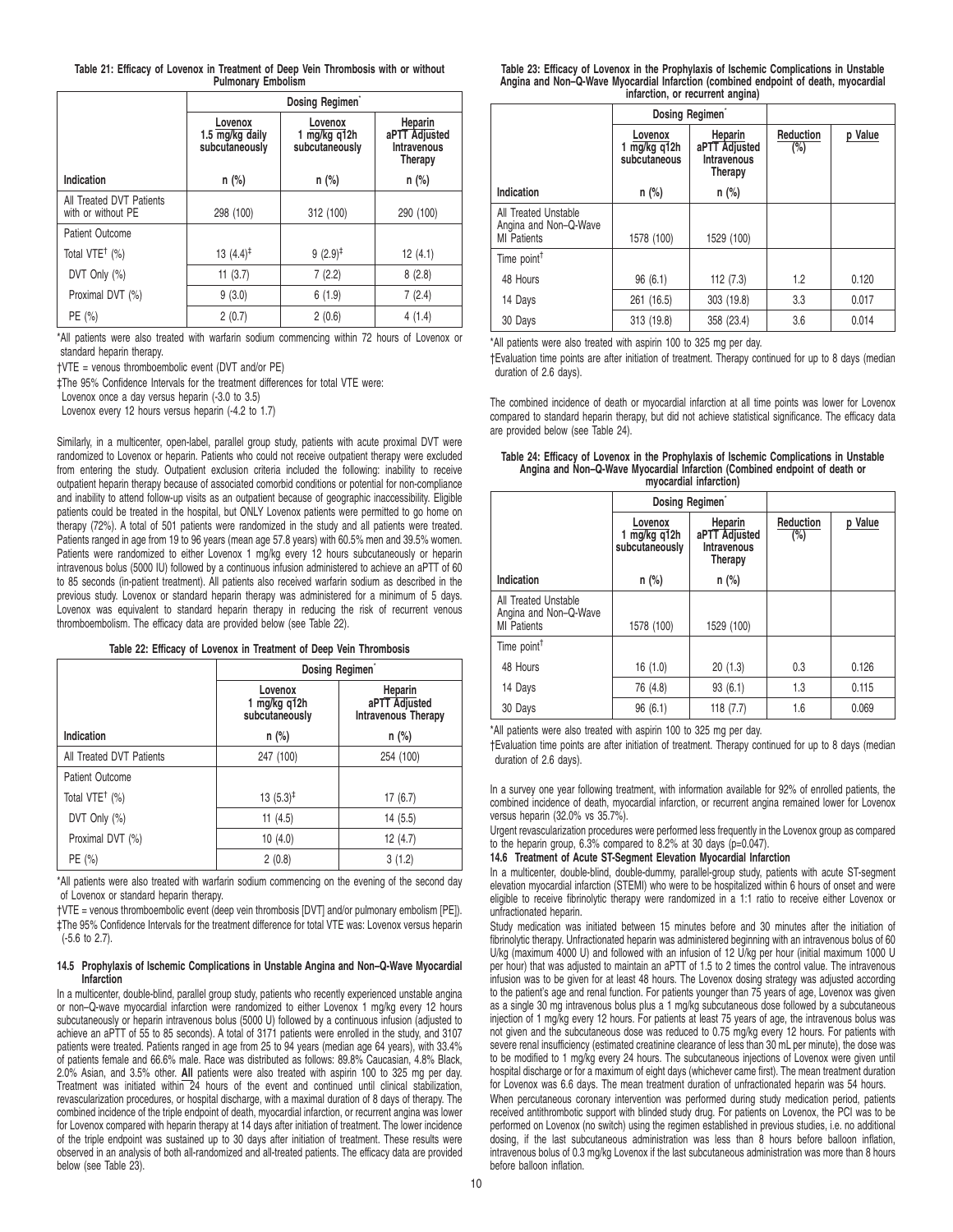All patients were treated with aspirin for a minimum of 30 days. Eighty percent of patients received a fibrin-specific agent (19% tenecteplase, 5% reteplase and 55% alteplase) and 20% received streptokinase.

Among 20,479 patients in the ITT population, the mean age was 60 years, and 76% were male. Racial distribution was: 87% Caucasian, 9.8% Asian, 0.2% Black, and 2.8% other. Medical history included previous MI (13%), hypertension (44%), diabetes (15%) and angiographic evidence of CAD (5%). Concomitant medication included aspirin (95%), beta-blockers (86%), ACE inhibitors (78%), statins (70%) and clopidogrel (27%). The MI at entry was anterior in 43%, non-anterior in 56%, and both in 1%.

The primary efficacy endpoint was the composite of death from any cause or myocardial re-infarction in the first 30 days after randomization. Total follow-up was one year.

The rate of the primary efficacy endpoint (death or myocardial re-infarction) was 9.9% in the Lovenox group, and 12% in the unfractionated heparin group, a 17% reduction in the relative risk, (P=0.000003) (see Table 25).

| Table 25: Efficacy of Lovenox in the Treatment of Acute ST-Segment Elevation |  |
|------------------------------------------------------------------------------|--|
| <b>Myocardial Infarction</b>                                                 |  |

|                                                                      | Lovenox<br>$(N=10,256)$ | UFH<br>$(N=10,223)$ | <b>Relative Risk</b><br>$(95% \text{ Cl})$ | P Value  |
|----------------------------------------------------------------------|-------------------------|---------------------|--------------------------------------------|----------|
| Outcome at 48 hours                                                  | $n$ (%)                 | $n$ (%)             |                                            |          |
| Death or Myocardial Re-<br>infarction                                | 478 (4.7)               | 531 (5.2)           | 0.90 (0.80 to<br>1.01)                     | 0.08     |
| Death                                                                | 383(3.7)                | 390 (3.8)           | 0.98 (0.85 to<br>1.12)                     | 0.76     |
| Myocardial Re-infarction                                             | 102(1.0)                | 156(1.5)            | $0.65$ $(0.51$ to<br>0.84)                 | < 0.001  |
| Urgent Revascularization                                             | 74 (0.7)                | 96(0.9)             | 0.77 (0.57 to<br>1.04)                     | 0.09     |
| Death or Myocardial Re-<br>infarction or Urgent<br>Revascularization | 548 (5.3)               | 622 (6.1)           | 0.88 (0.79 to<br>0.98)                     | 0.02     |
| Outcome at 8 Days                                                    |                         |                     |                                            |          |
| Death or Myocardial Re-<br>infarction                                | 740 (7.2)               | 954 (9.3)           | 0.77 (0.71 to<br>0.85)                     | < 0.001  |
| Death                                                                | 559 (5.5)               | 605(5.9)            | 0.92 (0.82 to<br>1.03)                     | 0.15     |
| Myocardial Re-infarction                                             | 204 (2.0)               | 379 (3.7)           | 0.54 (0.45 to<br>0.63)                     | < 0.001  |
| Urgent Revascularization                                             | 145 (1.4)               | 247 (2.4)           | 0.59 (0.48 to<br>0.72)                     | < 0.001  |
| Death or Myocardial Re-<br>infarction or Urgent<br>Revascularization | 874 (8.5)               | 1181 (11.6)         | 0.74 (0.68 to<br>0.80)                     | < 0.001  |
| Outcome at 30 Days                                                   |                         |                     |                                            |          |
| Primary efficacy endpoint<br>(Death or Myocardial Re-<br>infarction) | 1017 (9.9)              | 1223 (12.0)         | 0.83 (0.77 to<br>0.90)                     | 0.000003 |
| Death                                                                | 708 (6.9)               | 765 (7.5)           | 0.92 (0.84 to<br>1.02)                     | 0.11     |
| Myocardial Re-infarction                                             | 352 (3.4)               | 508(5.0)            | $0.69$ $(0.60$ to<br>0.79)                 | < 0.001  |
| Urgent Revascularization                                             | 213(2.1)                | 286 (2.8)           | 0.74 (0.62 to<br>0.88)                     | < 0.001  |
| Death or Myocardial Re-<br>infarction or Urgent<br>Revascularization | 1199 (11.7)             | 1479 (14.5)         | 0.81 (0.75 to<br>0.87)                     | < 0.001  |

Note: Urgent revascularization denotes episodes of recurrent myocardial ischemia (without infarction) leading to the clinical decision to perform coronary revascularization during the same hospitalization. CI denotes confidence intervals.

The beneficial effect of Lovenox on the primary endpoint was consistent across key subgroups including age, gender, infarct location, history of diabetes, history of prior myocardial infarction, fibrinolytic agent administered, and time to treatment with study drug (see Figure 1); however, it is necessary to interpret such subgroup analyses with caution.

**Figure 1: Relative Risks of and Absolute Event Rates for the Primary Endpoint at 30 Days in Various Subgroups**\*  $2.1.4 - 2.1$ 

| No. of<br><b>Patients</b><br>15696<br>4783<br>17947<br>2532<br>8933<br>11400 |                                                                                            | UFH<br>[%]<br>10.1<br>18.3<br>9.9<br>26.3<br>14.0 | Enox<br>$(\% )$<br>8.2<br>15.4<br>7.8<br>24.8<br>12.5 | Reduction<br>in Risk<br>18<br>16<br>20<br>6 |
|------------------------------------------------------------------------------|--------------------------------------------------------------------------------------------|---------------------------------------------------|-------------------------------------------------------|---------------------------------------------|
|                                                                              |                                                                                            |                                                   |                                                       |                                             |
|                                                                              |                                                                                            |                                                   |                                                       |                                             |
|                                                                              |                                                                                            |                                                   |                                                       |                                             |
|                                                                              |                                                                                            |                                                   |                                                       |                                             |
|                                                                              |                                                                                            |                                                   |                                                       |                                             |
|                                                                              |                                                                                            |                                                   |                                                       | 11                                          |
|                                                                              |                                                                                            | 10.2                                              | 7.9                                                   | 23                                          |
|                                                                              |                                                                                            | 11.1                                              | 9.2                                                   | 17                                          |
|                                                                              |                                                                                            | 17.1                                              | 13.6                                                  | 20                                          |
|                                                                              |                                                                                            | 11.1                                              | 9.2                                                   | 17                                          |
|                                                                              |                                                                                            | 17.8                                              | 14.3                                                  | 20                                          |
|                                                                              |                                                                                            | 11.8                                              | 10.2                                                  | 13                                          |
|                                                                              |                                                                                            | 12.0                                              | 9.8                                                   | 18                                          |
|                                                                              |                                                                                            | 11.3                                              | 8.7                                                   | 23                                          |
|                                                                              |                                                                                            | 12.5                                              | 11.0                                                  | 12                                          |
|                                                                              |                                                                                            | 11.4                                              | 9.7                                                   | 15                                          |
|                                                                              |                                                                                            | 13.9                                              | 10.8                                                  | 23                                          |
|                                                                              |                                                                                            | 12.0                                              | 9.9                                                   | 17                                          |
| 0.50                                                                         | 0.75                                                                                       | 1.25                                              |                                                       |                                             |
|                                                                              | 17189<br>3060<br>17745<br>2659<br>4139<br>16283<br>9899<br>10394<br>15763<br>4716<br>20479 | Enoxaparin better                                 | 1.00                                                  | 1.50<br><b>UFH</b> better                   |

\*The primary efficacy endpoint was the composite of death from any cause or myocardial re-infarction in the first 30 days. The overall treatment effect of Lovenox as compared to the unfractionated heparin is shown at the bottom of the figure. For each subgroup, the circle is proportional to the number and represents the point estimate of the treatment effect and the horizontal lines represent the 95% confidence intervals. Fibrin-specific fibrinolytic agents included alteplase, tenecteplase, and reteplase. Time to treatment indicates the time from the onset of symptoms to the administration of study drug (median: 3.2 hours).

The beneficial effect of Lovenox on the primary endpoint observed during the first 30 days was maintained over a 12 month follow-up period (see Figure 2).

## **Figure 2: Kaplan-Meier Plot – Death or Myocardial Re-infarction at 30 Days – ITT Population**



There is a trend in favor of Lovenox during the first 48 hours, but most of the treatment difference is attributed to a step increase in the event rate in the UFH group at 48 hours (seen in Figure 2), an effect that is more striking when comparing the event rates just prior to and just subsequent to actual times of discontinuation. These results provide evidence that UFH was effective and that it would be better if used longer than 48 hours. There is a similar increase in endpoint event rate when Lovenox was discontinued, suggesting that it too was discontinued too soon in this study.

The rates of major hemorrhages (defined as requiring 5 or more units of blood for transfusion, or 15% drop in hematocrit or clinically overt bleeding, including intracranial hemorrhage) at 30 days were 2.1% in the Lovenox group and 1.4% in the unfractionated heparin group. The rates of intracranial hemorrhage at 30 days were 0.8% in the Lovenox group and 0.7% in the unfractionated heparin group. The 30-day rate of the composite endpoint of death, myocardial re-infarction or ICH (a measure of net clinical benefit) was significantly lower in the Lovenox group (10.1%) as compared to the heparin group  $(12.2%$ 

## **16 HOW SUPPLIED/STORAGE AND HANDLING**

Lovenox is available in two concentrations (see Tables 26 and 27).